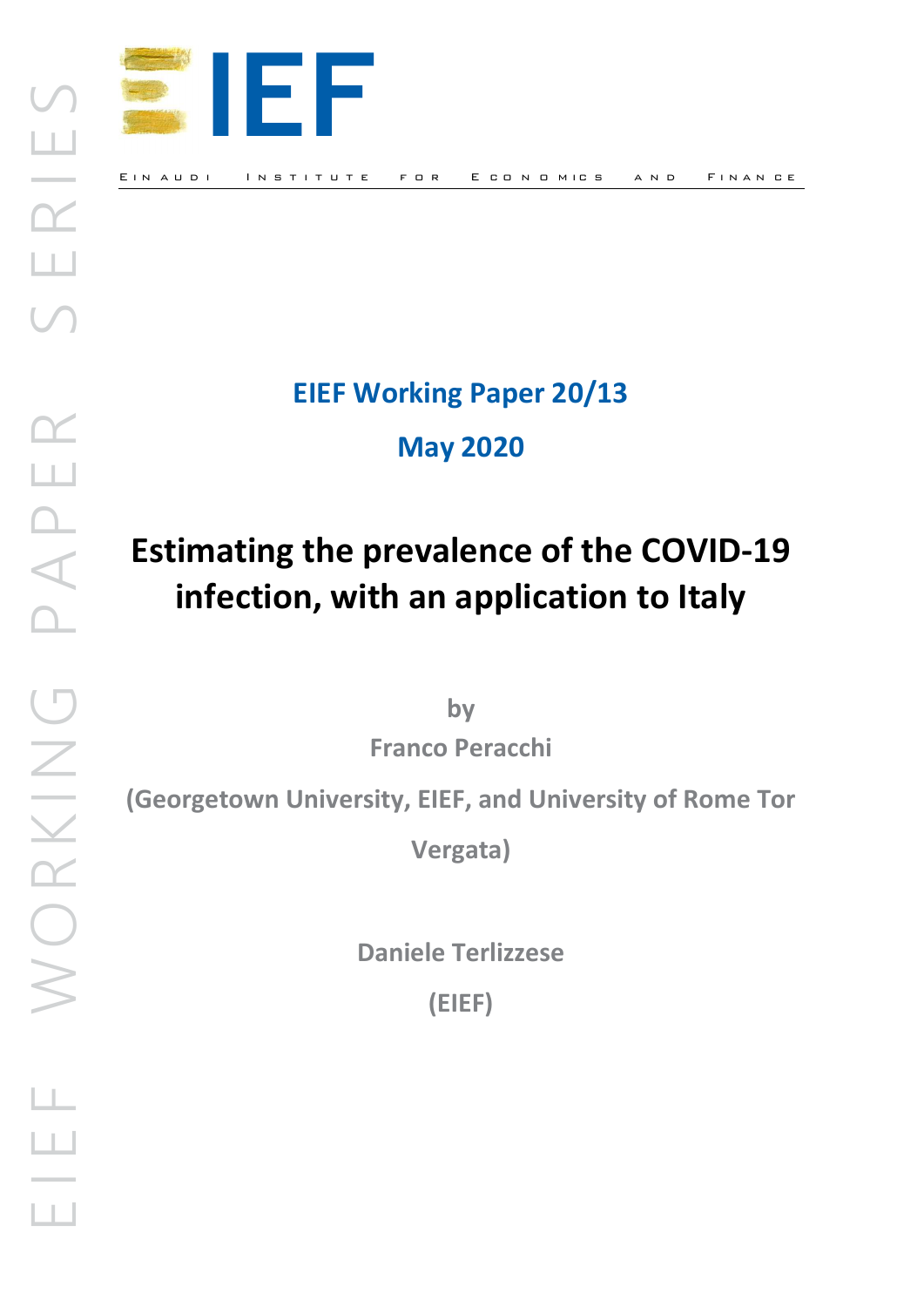# Estimating the prevalence of the COVID-19 infection, with an application to Italy<sup>∗</sup>

Franco Peracchi Georgetown University, EIEF, and University of Rome Tor Vergata

> Daniele Terlizzese EIEF and Banca d'Italia

> > August 4, 2020

#### Abstract

Knowing the prevalence of the COVID-19 infection in a population of interest, and how it changes over time and across space, is of fundamental importance for public health. Unfortunately, the fraction of cases who turn out to be positive in a test provides a distorted picture of the prevalence of the infection because the tested cases are not a random sample of the population. Since random testing of the population is costly and complicated to carry out, in this note we show how to use the available information, in conjunction with credible assumptions about unknown quantities, to obtain a range of plausible values for the prevalence of the infection. We discuss the difference between two alternative measures of prevalence and we argue that one of the two is much harder to pin down with the data currently available. We apply our method to the Italian data.

Keywords: COVID-19 infection; point prevalence; period prevalence; Italy.

JEL codes: C29, C83, I19

<sup>∗</sup>Corresponding author: Daniele Terlizzese [\(daniele.terlizzese@eief.it\)](mailto:daniele.terlizzese@eief.it). We thank Giulia Faggio, Luigi Guiso, Chuck Manski, Francesca Molinari, and Antonia Stazi for helpful comments. We also thank the press office of Dipartimento della Protezione Civile and officers at the Italian Ministry of Health for detailed information about the COVID-19 data.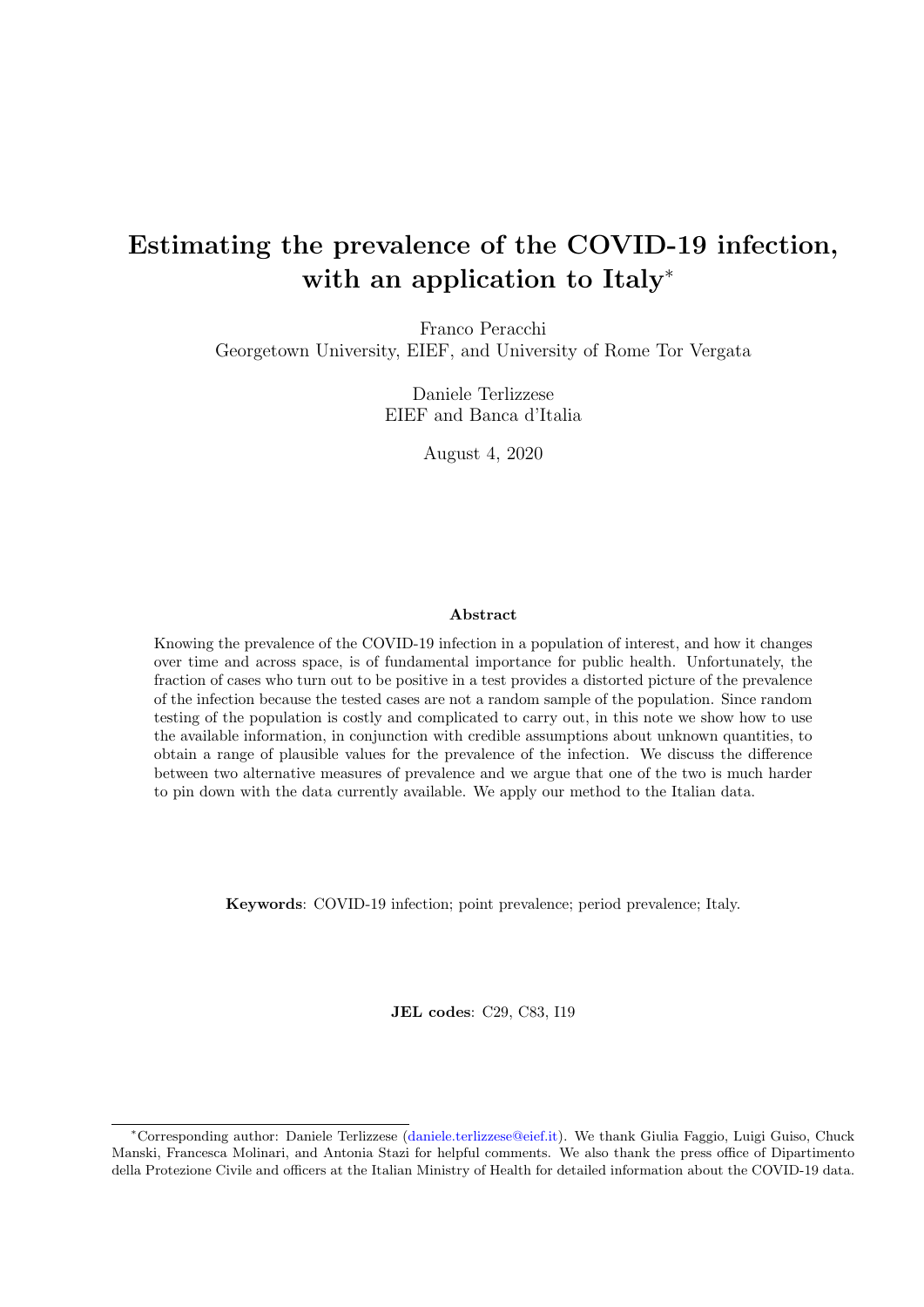## 1 Introduction

Knowing the prevalence of the COVID-19 infection in a population of interest, and how it changes over time and across space, is of fundamental importance for public health. Unfortunately, the fraction of people who are confirmed positive to COVID-19, reported daily in different countries by the agencies monitoring the evolution of the pandemics, provides a biased picture of the prevalence of the infection, since people tested for the presence of the virus are not a random sample of the population. In fact, tests are mainly done on subjects with severe enough symptoms or high likelihood of a contact with infected cases, and the pool of those tested grossly underrepresents the asymptomatic and those with only mild symptoms. As the latter are a powerful vehicle of contagion, the lack of information on their prevalence is a serious hindrance to the design of effective containment policies.

This is of course well known (see, e.g., Li et al., 2020 and Stock, 2020), and it is understandable that, in the heat of the crisis, attention is focused on saving lives rather than having a statistically accurate representation of the phenomenon. However, the correct measurement of the prevalence of the infection is starting to be perceived as an essential input in planning a gradual removal of lockdown policies. For example, the Italian national statistical agency (Istituto Nazionale di Statistica, or Istat) just launched a relatively large survey (with a target sample size of 150 thousands individuals) to ascertain, through serological testing, the proportion of the population that has been infected by the virus. But these surveys are costly, complicated to carry out, take time to complete and may be plagued by (non random) refusal to participate. It is therefore of some value to come up with easy to implement, though necessarily less accurate, estimates of the prevalence of the infection in the population based on readily available data.

Indeed, there are two somewhat different concepts of prevalence. One is point prevalence, namely the fraction of people in the population who, at a given point in time, are infected; they might have contracted the infection in a previous date, but are still infected at the point in time we are considering. The other is period prevalence, namely the fraction of people in the population who have been infected during a given period; in particular, if the period is from the beginning of the pandemic to the current moment, period prevalence measures the fraction of people in the population who were ever infected, even though at the present date might no longer be – because recovered or dead. Point prevalence gives information on the evolution of the contagion since it measures the fraction of people who are still infectious. It is therefore more useful to monitor the risk of transmitting the infection. Period prevalence is instead more useful to monitor the risk of being infected – since it readily gives the fraction of people susceptible of being infected – and for reporting purposes, for example to correctly compute the case fatality ratio or to assess the productivity of the resources deployed to fight the infection. Depending on the nature of the tests conducted, different surveys would measure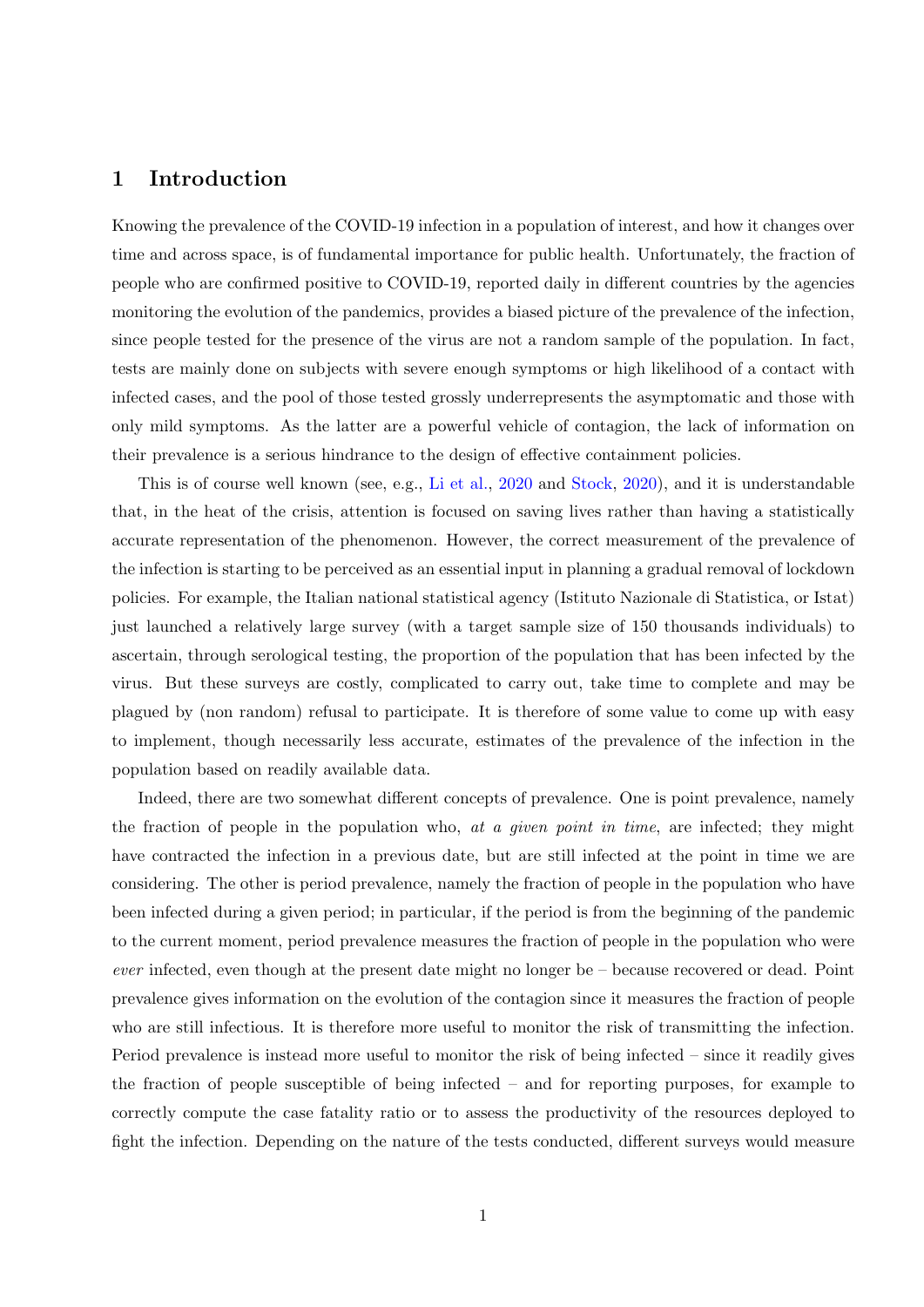one or the other concept of prevalence: roughly speaking, a survey based on nasopharyngeal swabs, tested for the presence of the virus, aims at measuring point prevalence, while a survey based on serological tests, that detect the antibodies produced in response to the infection, aims at measuring period prevalence.

In this short paper we present an approach to obtain estimates of point prevalence based on readily available data and minimal, transparent, and easy to interpret assumptions. A recent paper by Manski and Molinari (2020) has a similar goal and approach but focuses on period prevalence. Since both concepts of prevalence are interesting and useful, the two papers nicely complement each other. We then apply our approach to data from Italy, both for the country as a whole and for its different regions.

Estimates of the point or period prevalence have also been produced in the context of structural or semi-structural models of the epidemic (see for example Flaxman et al., 2020 and Vollmer et al., 2020). The main advantage of these models is their stylized description of some of the mechanisms underlying the epidemic. However, the resulting estimates typically require strong and untested parametric assumptions, and the complexity of these models makes the mapping between the assumptions and the estimates more opaque.

The paper proceeds as follows. Section 2 outlines our approach. Section 3 offers a brief description of the data we use. Section 4 presents our empirical results. Section 5 clarifies in a simplified setting the links between point and period prevalence, and Section 6 briefly concludes.

#### 2 Framework

To avoid complicating the analysis, we assume that each person can have at most one episode of infection (after which she either recovers or dies), that is infectious as long as she is infected, and that the recovered are immune and can no longer transmit the infection. These assumptions, though not strictly true, are close enough to what is known about the COVID-19 pandemic. For the sake of simplicity, we also neglect the effect of deaths and new births on the population size, which we take as constant. Time is measured in days.

#### 2.1 Notation

Let  $I_t$  be a binary random variable that is equal to one if a person is infected on day t, and is equal to zero otherwise. An infected person on day  $t$  may have become infected before  $t$ , and some of those who became infected before t may have recovered (or died) by day t; for them  $I_t = 0$  would hold. The quantity that we want to estimate is  $Pr(I_t = 1)$ , which we interpret as the population fraction of individuals who on day t are infected, and therefore can infect others.

Also, let  $T_t$  be a binary random variable that is equal to one if a person has been first tested on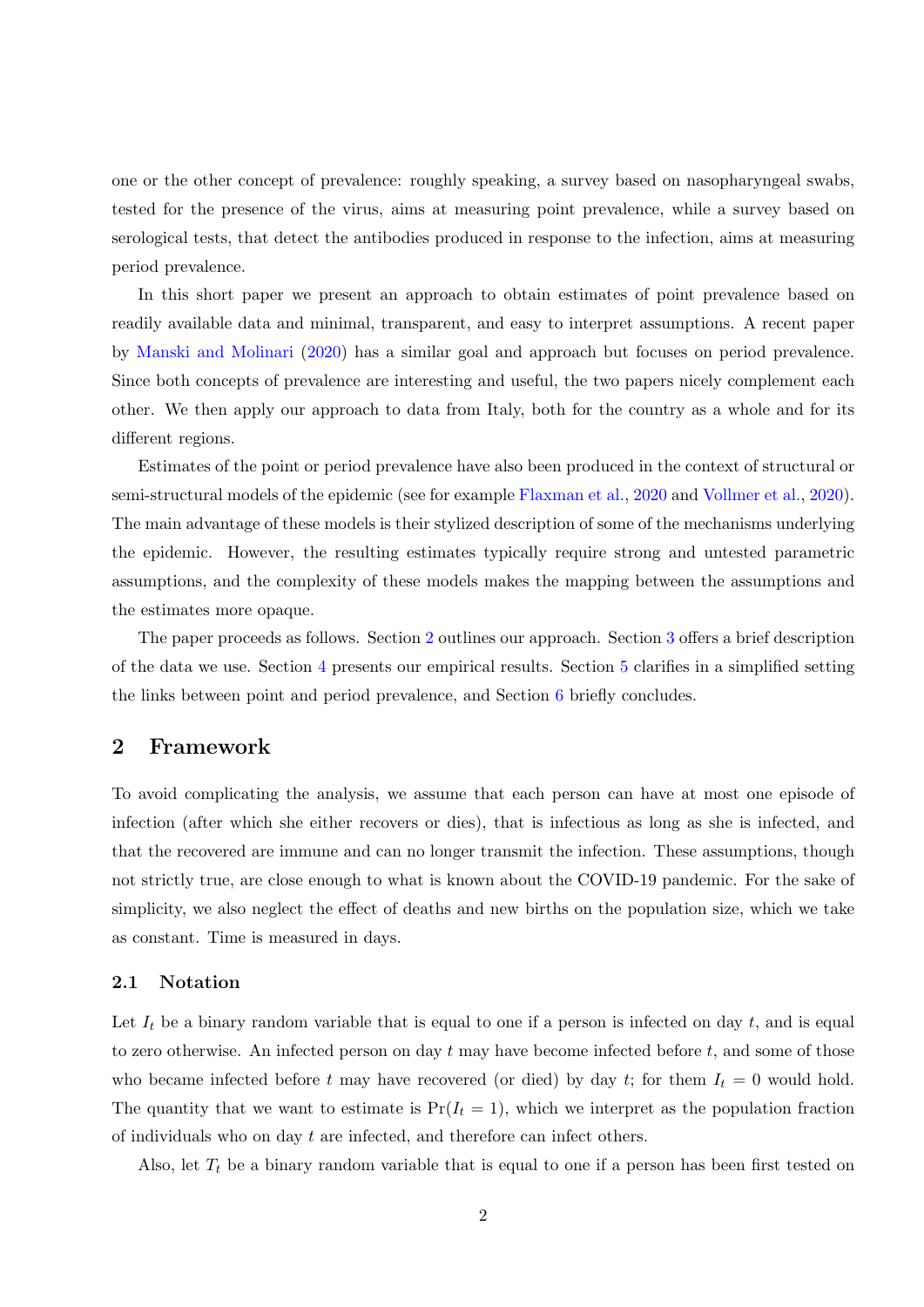day t for the presence of the virus through a nasopharyngeal swab, and is equal to zero otherwise. Notice that, if  $T_t = 1$ , then  $T_{t+k} = 0$  for all  $k \ge 1$ . Further,  $T_t = 0$  if either a person was first tested at some previous date or was never tested. We interpret  $Pr(T_t = 1)$  as the population fraction of individuals who were first tested on day  $t$ .

Finally, let  $P_t$  be a binary random variable that is equal to one if a person has first received a positive test result on day t, and is equal to zero otherwise. Hence, if  $P_t = 1$ , then  $P_{t+k} = 0$  for all  $k \geq 1$ . Further,  $P_t = 0$  if either a person was first tested on day t with a negative test result, or was not first tested on that day, i.e., was first tested on some previous day or was never tested.

It is convenient to assume that people are tested at most once, and that test results are available the same day when the swabs are taken. If follows from these two assumptions that  $P_t = 1$  implies  $T<sub>t</sub> = 1$ , that is, those who first receive a positive test result on day t must have been first tested on that day.<sup>1</sup> Although neither assumption is exactly true, we will discuss in Section  $(3)$  how to transform the data to get a reasonable approximation.

#### 2.2 The estimating equation

To simplify the notation, in this section we drop the time subscript  $t$ . By the Law of Total Probability, we can write

$$
Pr(I = 1) = Pr(I = 1|T = 1) Pr(T = 1) + Pr(I = 1|T = 0)(1 - Pr(T = 1)).
$$
\n(1)

Since  $Pr(T = 1)$  is directly measured in the data, to estimate  $Pr(I = 1)$  we need information about  $Pr(I = 1|T = 1)$  and  $Pr(I = 1|T = 0)$ . Let us consider these two probabilities separately.

As for  $Pr(I = 1|T = 1)$ , we can exploit the available information on the operational properties of the tests conducted on nasopharyngeal swabs, namely their Type-I and Type-II error probabilities. There seems to be widespread consensus that these tests have a probability of Type-I error – the probability of a false positive – that is very close to zero.<sup>2</sup> We therefore assume that

$$
\Pr(P = 1 | I = 0, T = 1) = 0. \tag{2}
$$

This assumption has two important implications. The first is that

$$
Pr(I = 1 | P = 1) = 1,\t(3)
$$

<sup>&</sup>lt;sup>1</sup> The assumption that nobody is tested more than once rules out the case of a person who is first tested on day t, resulting negative, and then retested at a later date, resulting positive for the first time. This case would contradict the implication claimed in the text.

<sup>&</sup>lt;sup>2</sup> In the Italian case, for a period at the beginning of the pandemic, all swabs found positive by regional labs were retested by the Istituto Superiore di Sanità (the Italian equivalent of the National Institute of Health) and always confirmed. This reinforces the assumption of zero probability of a false positive.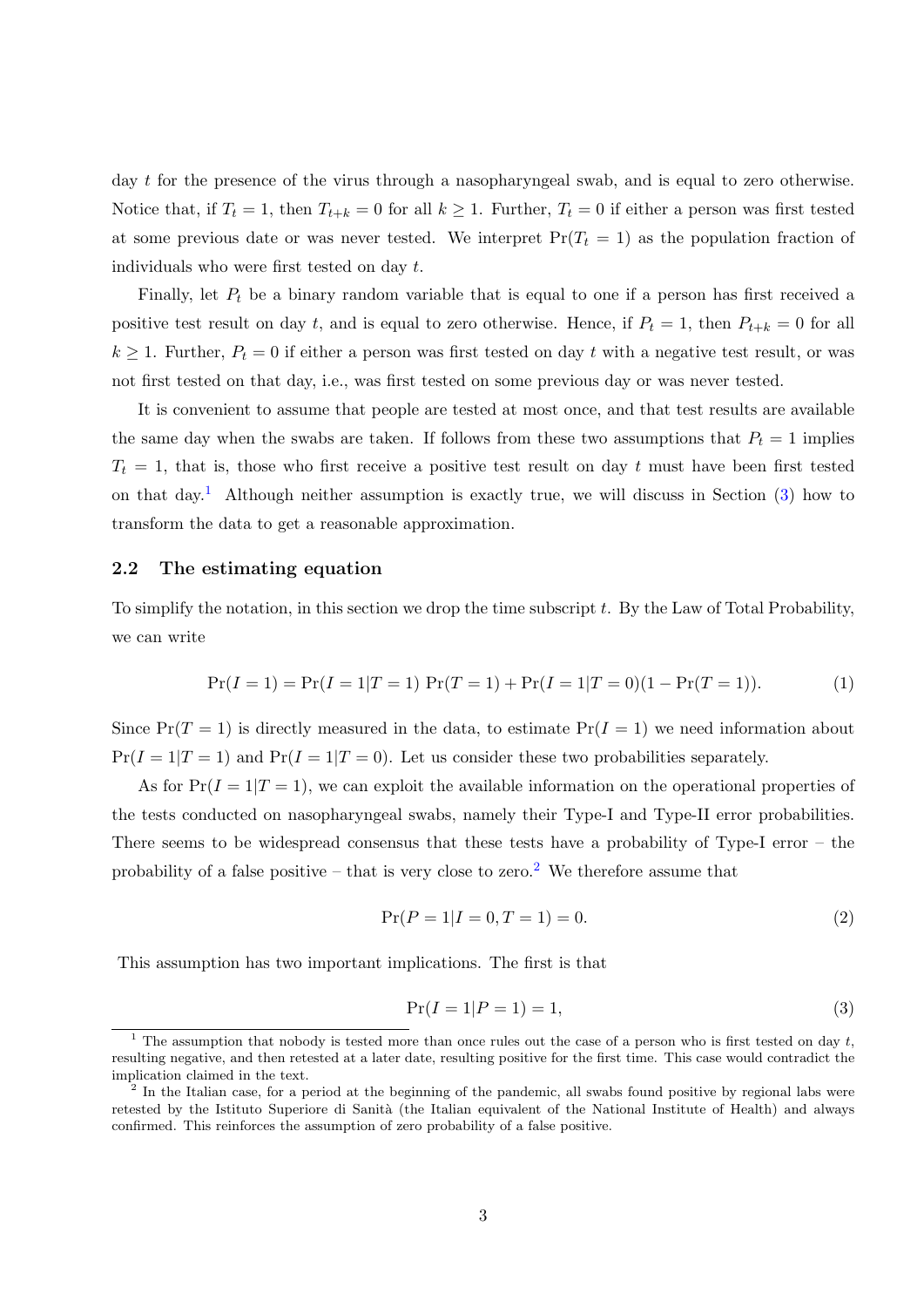which follows directly from Bayes Law and the already established implication that  $T = 1$  if  $P = 1$ . The other is that

$$
\Pr(I = 1 | T = 1) = \frac{\Pr(P = 1 | T = 1)}{1 - \beta},\tag{4}
$$

where  $\beta = \Pr(P = 0|I = 1, T = 1)$  is the probability of Type-II error – the probability of a false negative. To see this, notice that

$$
\frac{\Pr(P=1|T=1)}{1-\beta} = \frac{\Pr(P=1|T=1)}{\Pr(P=1|I=1,T=1)} \n= \frac{\Pr(P=1|T=1)}{\Pr(T=1)} \times \frac{\Pr(I=1,T=1)}{\Pr(I=1,T=1,P=1)} \n= \frac{\Pr(P=1)}{\Pr(T=1)} \times \frac{\Pr(I=1,T=1)}{\Pr(I=1,P=1)} \n= \frac{\Pr(I=1|T=1)}{\Pr(I=1|P=1)} \n= \Pr(I=1|T=1),
$$

where the first equality uses the definition of  $\beta$ , the second and the fourth follow from the rules of conditional probabilities, the third from the fact that  $T = 1$  if  $P = 1$ , which implies that  $Pr(P = 1)$  $1, T = 1$  = Pr( $P = 1$ ) and Pr( $I = 1, T = 1, P = 1$ ) = Pr( $I = 1, P = 1$ ), and the last from (3).

Equation (4) is important because it expresses  $Pr(I = 1|T = 1)$  as a function of quantities for which we either have direct measures, namely  $Pr(P = 1|T = 1)$ , or we can make an educated guess based on medical knowledge, namely  $\beta$ . Although estimating the probability of a false negative is not easy, there is a general consensus in the medical profession that it is not negligible and largely reflects issues with specimen collection; specifically, the sample might have been collected too early or too late, might be contaminated, or might have been stored for too long.<sup>3</sup> A review of the available health literature suggests a range of values for  $\beta$  between .02 and .4, though a narrower range between .1 and .3 is more often quoted.<sup>4</sup> To the extent that  $\beta$  reflects practical issues in the implementation of the test, one might expect some time variability due to learning. However, there is little evidence of this and we will assume that  $\beta$  is constant.

As for  $Pr(I = 1|T = 0)$ , we rely on information about the testing process and assume that

$$
\Pr(I = 1 | T = 0) \le \Pr(I = 1 | T = 1). \tag{5}
$$

This is because the subjects with  $T = 0$  on day t are those who either have not been tested yet or have been tested at an earlier date. Because nasopharyngeal swabs are mainly taken from subjects who have visible symptoms, or are suspected of exposure to the infection, those who have not been

<sup>3</sup> [https://asm.org/Articles/2020/April/False-Negatives-and-Reinfections-the-Challenges-of.](https://asm.org/Articles/2020/April/False-Negatives-and-Reinfections-the-Challenges-of)

<sup>4</sup> See for example Watson et al., 2020. Also see [https://www.medpagetoday.com/infectiousdisease/covid19/86047,](https://www.medpagetoday.com/infectiousdisease/covid19/86047) [https://www.healthline.com/health-news/false-negatives-covid19-tests-symptoms-assume-you-have-illness,](https://www.healthline.com/health-news/false-negatives-covid19-tests-symptoms-assume-you-have-illness) and [https:](https://theconversation.com/coronavirus-tests-are-pretty-accurate-but-far-from-perfect-136671) [//theconversation.com/coronavirus-tests-are-pretty-accurate-but-far-from-perfect-136671.](https://theconversation.com/coronavirus-tests-are-pretty-accurate-but-far-from-perfect-136671)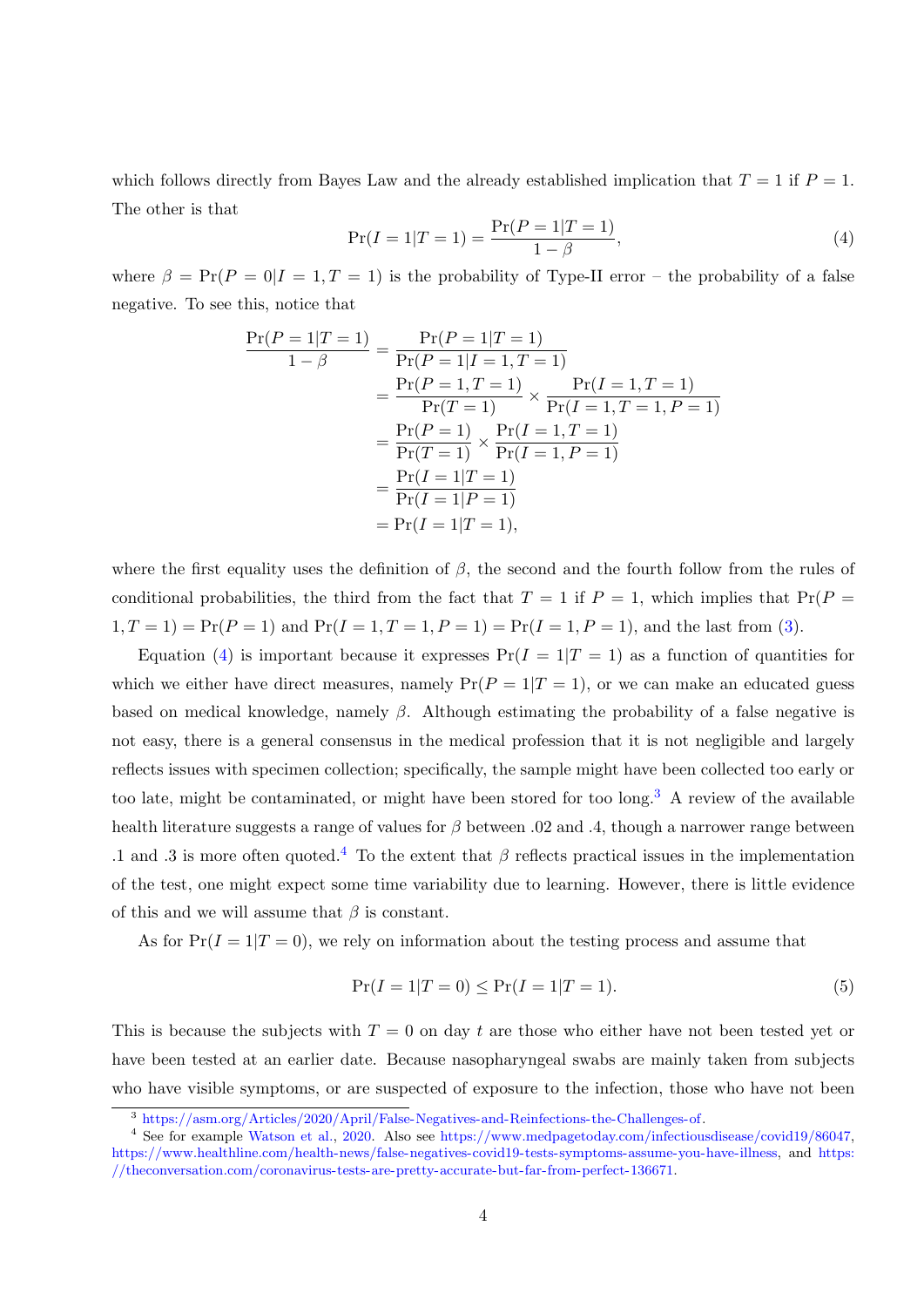tested are clearly less likely to be infected as of day t; moreover, among those who have been tested at an earlier date, some will have recovered and are no longer infected. Therefore, it seems reasonable to assume that subjects with  $T_t = 0$  are on average less likely to be infected than those with  $T_t = 1.5$ Thus, we define

$$
\lambda = \frac{\Pr(I = 1 | T = 0)}{\Pr(I = 1 | T = 1)},
$$

and assume that  $\lambda$  ranges between 0 and 1. If people are tested at random, the infection rate is the same among the tested and the untested, and therefore  $\lambda = 1$ . If the tested sample is instead biased towards the symptomatic (or, more generally, towards those with higher infection risk), then  $\lambda < 1$ .

Putting it all together we can rewrite (1) as

$$
\Pr(I=1) = \frac{\Pr(P=1|T=1)}{1-\beta} \left[ \Pr(T=1) + \lambda \left( 1 - \Pr(T=1) \right) \right]. \tag{6}
$$

This equation is our basis for estimating  $Pr(I = 1)$  as a function of  $\lambda$  and  $\beta$  given knowledge of two other quantities that we can measure in the data, namely  $Pr(P = 1|T = 1)$  and  $Pr(T = 1)$ .

#### 2.3 The anatomy of  $\lambda$

As already mentioned, we can bring information obtained from medical expertise and testing practice to bear on  $\beta$ . The natural question is whether something similar can be done about  $\lambda$ . To do this, it is useful to derive an expression for  $\lambda$  in terms of quantities that are potentially observable.

We distinguish between symptomatic  $(S = 1)$  and asymptomatic  $(S = 0)$  cases, where the former are those who show some of the symptoms associated with the infection and the latter show none of them, and let  $Pr(I = 1|S = s)$ ,  $s = 0, 1$ , be the fraction of the infected among the two types. It is reasonable to assume that the infection rate is higher among the symptomatic, so we posit

$$
\mu = \frac{\Pr(I = 1|S = 1)}{\Pr(I = 1|S = 0)} \ge 1.
$$

Let  $n = Pr(T = 1)$  be the fraction of the population that is tested,  $\pi = Pr(S = 1)$  the fraction of the population that is symptomatic, and  $p = Pr(S = 1|T = 1)$  the fraction of the symptomatic among the tested. Therefore  $\gamma = p/\pi$  is a measure of the bias implicit in the testing protocol, which we know targets disproportionally symptomatic subjects. This implies that  $\gamma \geq 1$ .

By the Law of Total Probability, we can write the infection rate among the tested cases as

$$
Pr(I = 1|T = 1) = Pr(I = 1|S = 1, T = 1)p + Pr(I = 1|S = 0, T = 1)(1 - p).
$$

We know that the bias in the testing protocol is mainly due to the higher proportion of symptomatic case been tested; to obtain a sharp characterization, we then make the extreme assumption that the

<sup>&</sup>lt;sup>5</sup> Assumption (5) is similar to the monotonic testing assumption in Manski and Molinari (2020), though we refer here to point prevalence while they refer to period prevalence.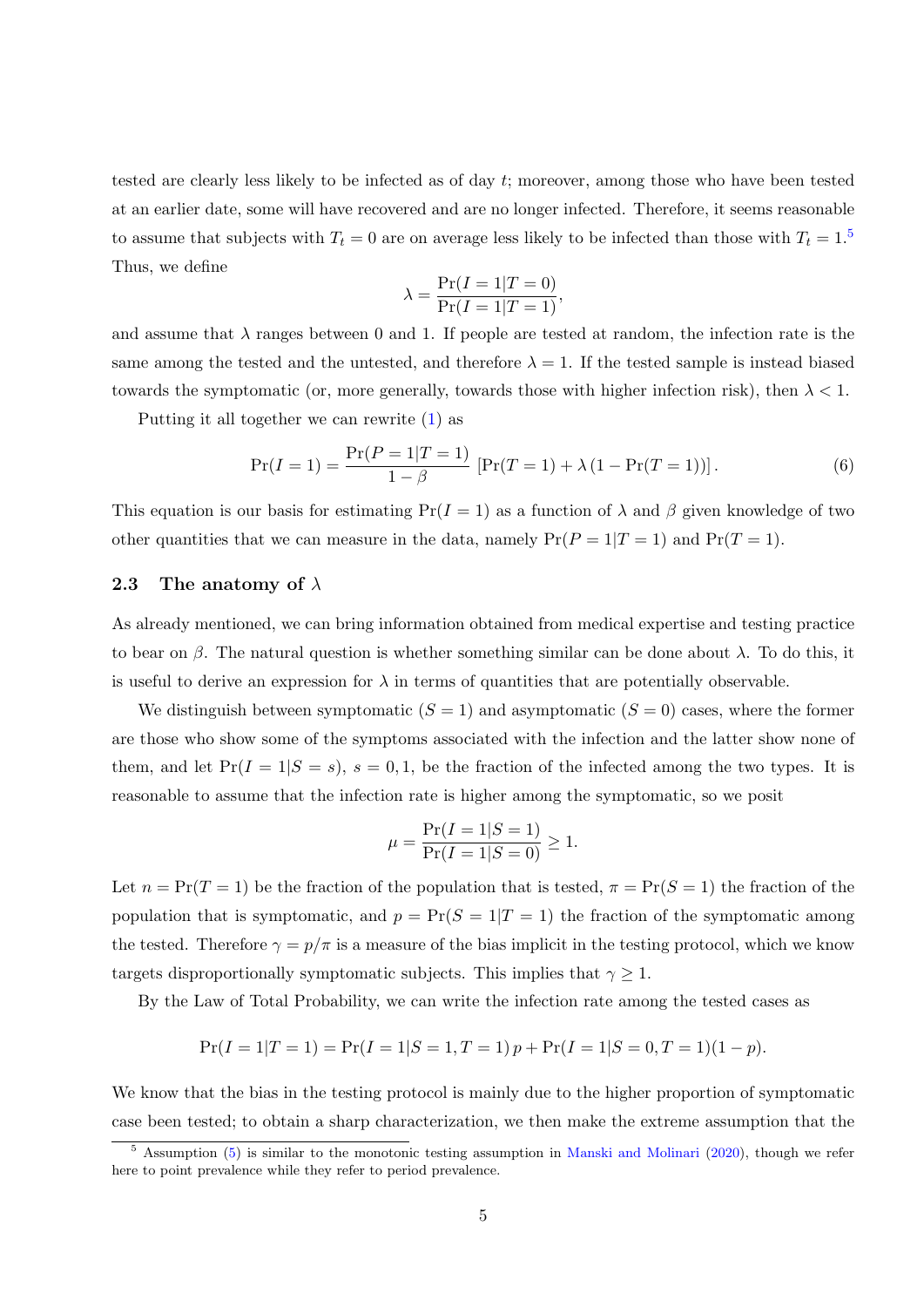bias is entirely due to the oversampling of the symptomatic subjects. Specifically, we assume that, conditional on symptomatology, the infection rate is the same in the tested sample and the general population. $6$  Formally, we assume

$$
Pr(I = 1|S = s, T = 1) = Pr(I = 1|S = s), s = 0, 1.
$$
\n(7)

Under this assumption

$$
Pr(I = 1|T = 1) = Pr(I = 1|S = 1) p + Pr(I = 1|S = 0)(1 - p)
$$

$$
= [(\mu - 1)p + 1] Pr(I = 1|S = 0),
$$

where we used the definition of  $\mu$ . Among the untested, the infection rate is instead

$$
Pr(I = 1|T = 0) = \frac{Pr(I = 1) - Pr(I = 1, T = 1)}{Pr(T = 0)}
$$
  
= 
$$
\frac{Pr(I = 1|S = 1) \pi + Pr(I = 1|S = 0)(1 - \pi) - Pr(I = 1|T = 1)Pr(T = 1)}{Pr(T = 0)}
$$
  
= 
$$
\frac{(\mu - 1)(\pi - np) + 1 - n}{1 - n} Pr(I = 1|S = 0).
$$

Combining these two results, using  $p = \gamma \pi$ , we obtain

$$
\lambda = \frac{(\mu - 1)(1 - n\gamma)\pi + 1 - n}{(1 - n)[\gamma\pi(\mu - 1) + 1]}.
$$
\n(8)

This equation shows that  $\lambda$  can be represented in terms of four quantities – the share of the population tested  $(n)$ , the share of the symptomatic in the population  $(\pi)$ , the ratio of the infection rates among the symptomatic and the asymptomatic  $(\mu)$ , and the bias of the tested sample towards the symptomatic  $(\gamma)$  – on some of which health authorities may have updated and detailed information.<sup>7</sup> This knowledge could in turn be exploited to narrow the range of possible values for  $\lambda$  and therefore, through (6), the range of possible values of  $Pr(I = 1)$ .

We illustrate by showing how the results of the near-complete testing conducted in a small town in Northern Italy can be used to this effect. Specifically, we take advantage of the data from Vo', the municipality of the Veneto region with the first COVID-19 death in Italy (on February 21, 2020), that conducted (twice) an almost complete testing of its population.<sup>8</sup> These data allow us to compute the population fraction of symptomatic (people with fever or cough or other symptoms like respiratory

<sup>6</sup> While it is likely true that, even among the symptomatic cases, the doctors administering the test might further discriminate, targeting those with more severe or more numerous symptoms, we believe that our assumption captures the bulk of the bias.

<sup>&</sup>lt;sup>7</sup> Note that  $\mu$  and  $\gamma$  both measure relative differences: how much more infected are the symptomatic vs. the asymptomatic, and how much higher is the fraction of symptomatic in the tested sample than in the general population. As such, they are arguably easier to assess, and possibly to calibrate with available evidence.

<sup>8</sup> The data from Vo' contain the results of two separate surveys carried out between February 21 and March 10, 2020 (covering 2,812 and 2,343 subjects respectively, corresponding to 86% and 72% of the eligible population of the municipality), and have been downloaded from the supplementary material of Lavezzo et al. (2020).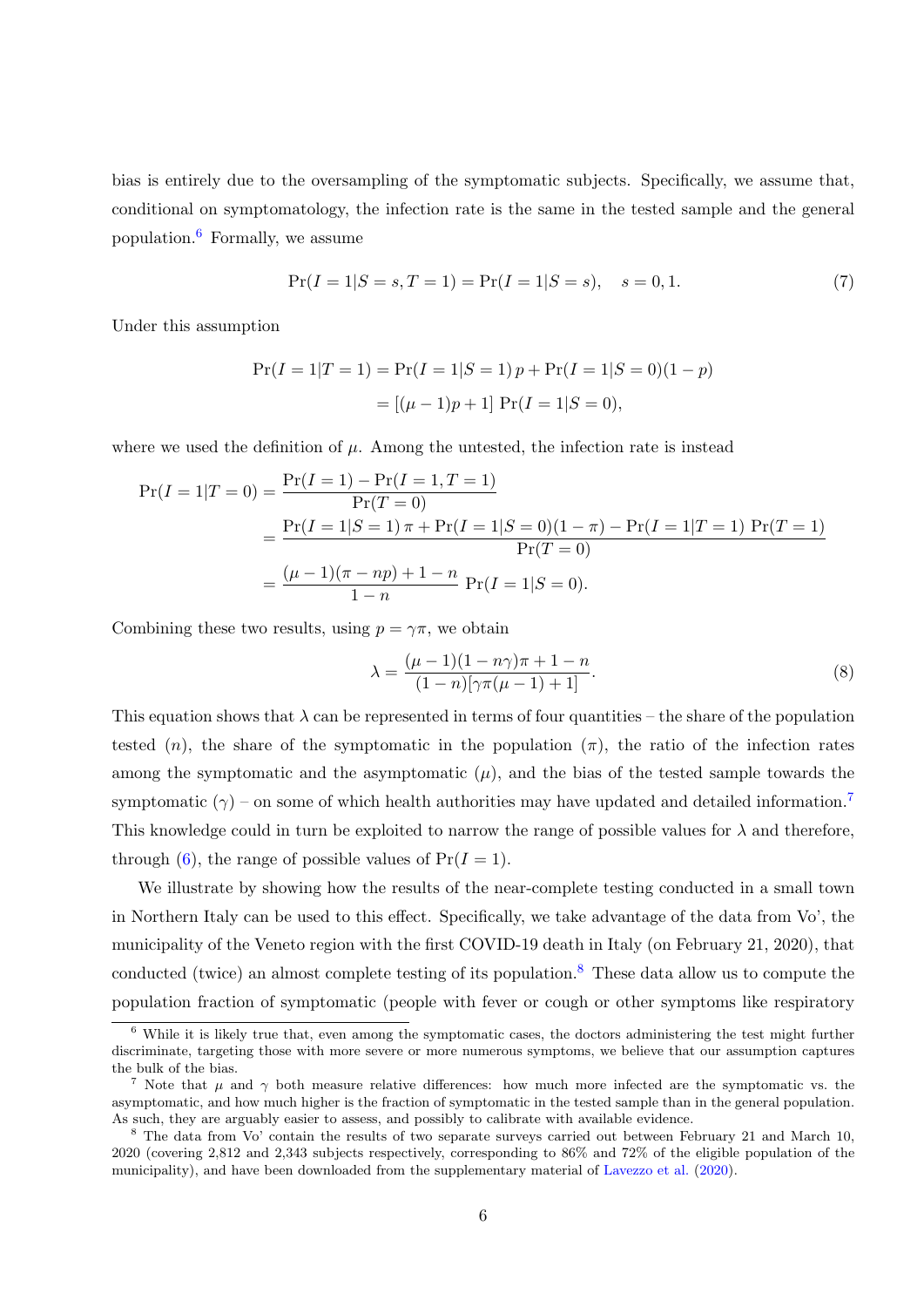difficulties or diarrhoea) and asymptomatic cases (people without any of the symptoms related to COVID-19) – these were .067 and .933, respectively; we then calibrate  $\pi$  at .067. For n we take the value .0004 (the testing rate in Italy on June 20, 2020; see Section 3). Given these two values, from equation (8) we can express  $\lambda$  as a function of  $\gamma$  and  $\mu$ .

Figure 1 shows the contour plot of this function, for  $1 \leq \gamma \leq 1/\pi$  (which ensures that  $p \leq 1$ ) and  $1 \leq \mu \leq 25$ . The color intensity ranges from dark green in the lower left corner, for values of  $\lambda$  close to one (the value we would observe with random sampling) arising from a combination of values of  $\gamma$ and  $\mu$  close to one, to light green in the upper right corner, for values of  $\lambda$  close to zero arising from a combination of high values of  $\gamma$  and  $\mu$ .

In the case of Vo', where the fraction of positive cases is .232 among the symptomatic and .0129 among the asymptomatic, we observe  $\mu = 17.9$ . For this value of  $\mu$ ,  $\lambda$  would vary between 0.11, when the fraction of symptomatic in the sample is 15 times the fraction in the population, and .65, when the sample contains twice as much symptomatic subjects as in the population (i.e.,  $\gamma = 2$ ), a value that we take as the lower bound of the bias intensity.

We do not know whether the value of  $\mu$  observed in the data from Vo' between late February and early March 2020 is representative of the relative prevalence of COVID-19 among symptomatic and asymptomatic subjects in different regions of Italy or at different times into the evolution of the pandemic. Nevertheless, we think it provides a useful benchmark. More importantly, we think that the health authorities might have a better sense of the size of the bias implicit in the testing protocol, and equation (8) might then be used to narrow down the values for  $\lambda$ .

#### 3 Data

We confine attention to Italy, breaking down the analysis to the regional level to account for the large geographical heterogeneity. We use two data sources: Istat for the Italian population at the onset of COVID-19 and the Italian Department of Civil Protection (Dipartimento della Protezione Civile, or DPC) for daily summaries of the epidemic.

The Istat data are estimates of the resident population as of January 1, 2019, broken down by region (Istituto Nazionale di Statistica, 2019).

The DPC data are the product of the data collection effort coordinated by the Italian integrated COVID-19 surveillance system (Riccardo et al., 2020) and consist of daily time-series at various levels of geographic aggregation. For our purposes, the most important series are: the total number of detected cases ("totale casi"), the number of new detected cases ("nuovi positivi"), equal to the daily change in the total number of detected cases, the total number of swabs ("tamponi"), and the total number of tested cases ("casi testati"). The first three series are available at the national and regional level from February 24, 2020, the last only from April 19.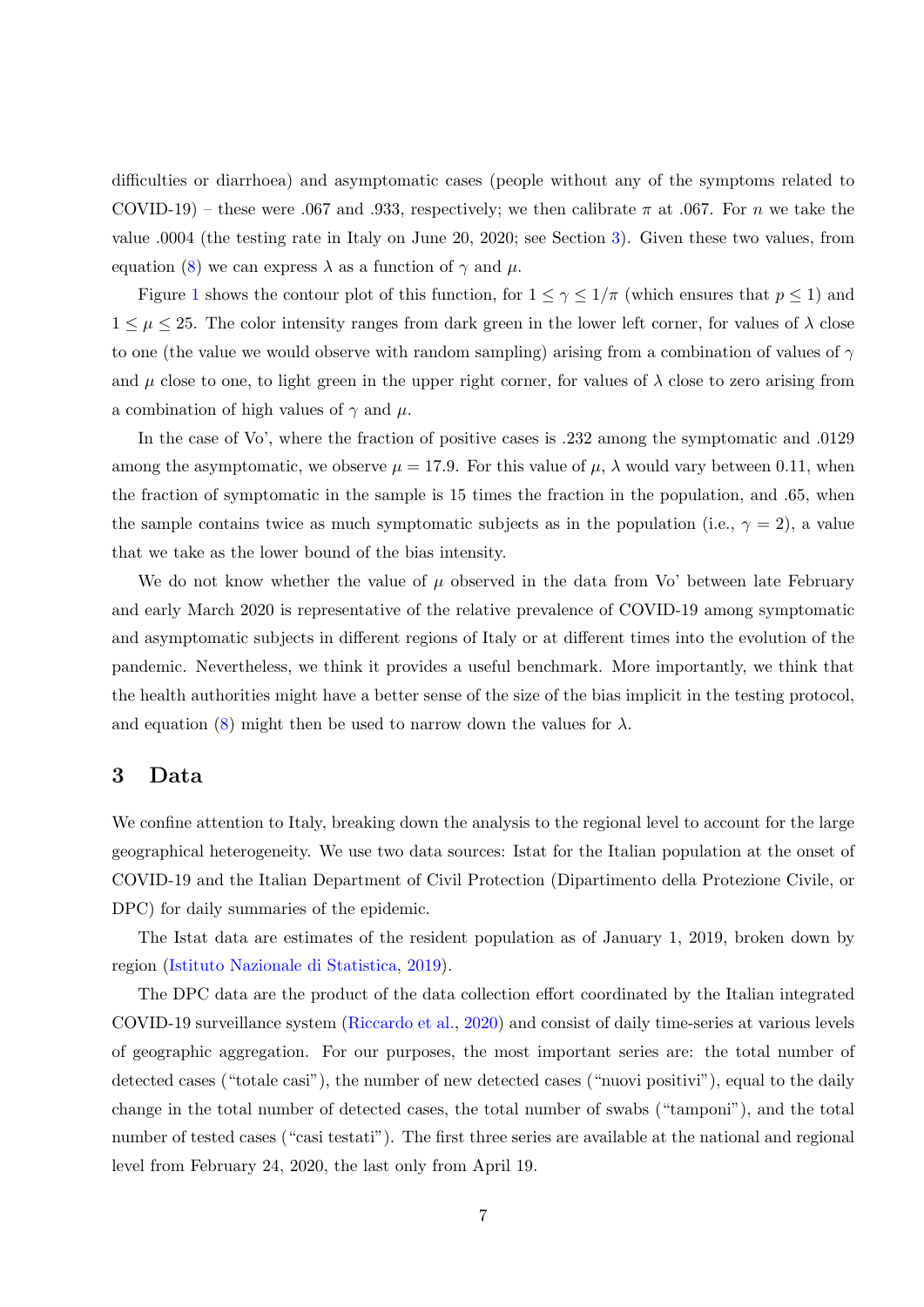A number of remarks on the DPC series are in order. First, the series of new detected cases gives the number of subjects who *first* test positive on day  $t$  – i.e., the number of subjects for whom  $P_t = 1$ – irrespective of whether they became infected on day  $t$  or earlier.

Secondly, the number of swabs overstates the number of people actually tested because certain subjects are tested repeatedly. In addition to health personnel and other people employed in critical services, these include people discharged from a hospital who need to test negative at least twice before being sent back home. Besides duplications, the timing between swabs and tests is not fully aligned. In particular, the change in the number of swabs between day  $t-1$  and day t actually records the number of tests results obtained on day t. Due to delays in processing and reporting, these include test results from swabs taken before t and excludes swabs taken in t but not yet processed, or for which test results are not yet available.

Thirdly, the series of tested cases records the total number of subjects from whom a swab was taken, thus eliminating the duplications contained in the swabs series. To estimate  $Pr(P = 1|T = 1)$ , it is therefore more appropriate to take the ratio between detected and tested cases, rather than the ratio between detected and swabs. We think that the advantage of excluding the duplications outweighs some drawbacks associated with the series of tested cases, namely the shorter time span and two issues that arise because of the delays in test processing and the retesting rules. The first issue is timing misalignments between swabs and tests, which we just discussed. We address this issue by taking centered moving averages of daily changes of both detected and tested cases. The second issue instead arises because the series of new tested cases excludes subjects who, after being tested negative, are retested at a later date. This, although consistent with our assumption that no subject is tested more than once, leads to overstate the prevalence of the infection among the tested. We have no fix for this issue, but we conjecture that, given the tight constraints on testing capacity, the number of subjects retested after a negative result is relatively small, except possibly for some health personnel and workers in other critical services.

A final warning concerning the data is that the series of tested cases in one of the regions (Lazio) has a clear break on April 24, most likely because of an initial reporting error. We will therefore consider the data starting from April 25.

#### 4 Results

To produce estimates of  $Pr(I = 1)$  based on equation (6), we need to compute the population fraction of new tested cases,  $Pr(T = 1)$ , and the population fraction of new positive among the new tested cases,  $Pr(P = 1|T = 1)$ . We compute these two fractions using the population estimates from Istat and the DPC data starting from April 25, 2020. For the reason explained in Section 3, we present results for a 7-day centered moving average, though results for 3-day and 5-day moving averages are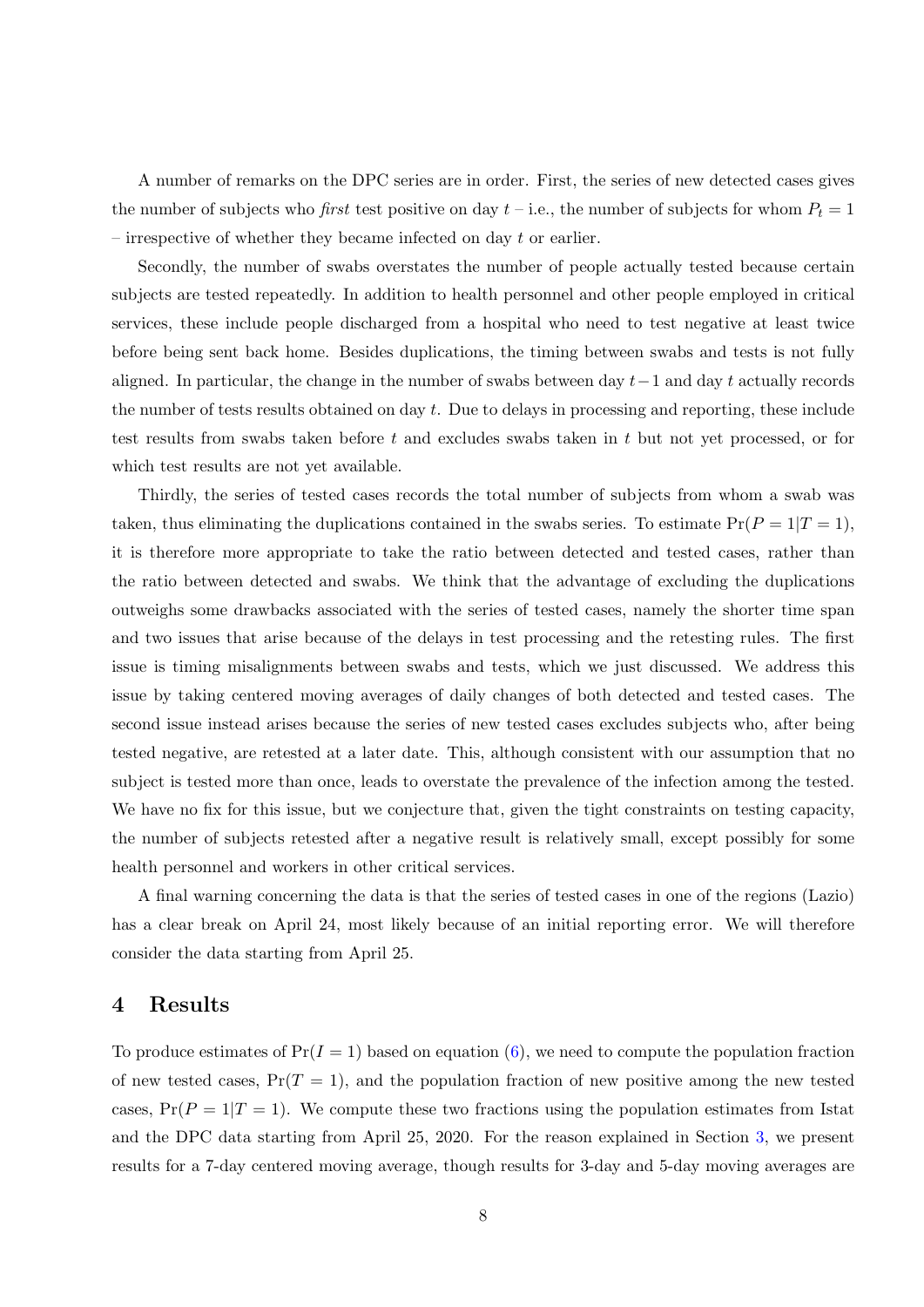very similar. A 7-day moving average considerably reduces the sample period but has the advantage of removing the day-of-week effects that are clearly present in the data.

Table 1 presents the observed values of  $Pr(T = 1)$  and  $Pr(P = 1|T = 1)$  as of June 20, 2020. Only a small fraction of the population is newly tested in a given day (.04 percent on average), with substantial variation across regions, from .01 percent in Campania to .08 percent in the Northern regions of Emilia-Romagna, Friuli Venezia Giulia and Trentino-Alto Adige. The fraction of new positives among the newly tested is .78 percent on average, with much larger variation across regions, from less than .005 percent in Basilicata to 2.7 percent in Lombardia, reflecting substantial regional differences in both the intensity of the epidemic and the bias in testing. The correlation between  $Pr(P = 1|T = 1)$  and  $Pr(T = 1)$  is positive but very weak (less than .10).

To produce estimates of Pr( $I = 1$ ), we also need to assign values to  $\beta$  and  $\lambda$ .<sup>9</sup> For the former, as already mentioned, the available information suggests a relatively narrow range between .10 and .30, which we conservatively broaden to the range between .01 and .50. For the latter, we have little a priori information. We showed in Section 2.3 that, using data from a small town in the Veneto region,  $\lambda$  could plausibly be narrowed down to the range [.10, .65]. Again conservatively, we report results for the wider range [.01, .99].

Table 2 presents our estimates of  $Pr(I = 1)$  for Italy as a whole, as of June 20, 2020. The values in red correspond to .10  $\leq \lambda \leq .65$  and .10  $\leq \beta \leq .30$  and range between .10 percent when  $(\lambda, \beta) = (.10, .10)$  and .70 percent when  $(\lambda, \beta) = (.65, .30)$ . Given the Italian population of 60.4 million, this corresponds to a range between 60 and 423 thousands infected people as of June 20, 2020.

Table 3 shows our estimates, for Italy as a whole and separately by region, for three illustrative pairs of values of  $(\lambda, \beta)$ , namely (.25, .10), (.50, .20), and (.75, .30). Figure 2 instead shows the value of  $Pr(I = 1)$  by region at a point in time, namely June 20, 2020, for  $(\lambda, \beta) = (.50, .20)$ . The estimates reveal a clear North-South gradient, with point prevalence near or above 1 percent in some Northern regions (Piedmont and Lombardy) but well below .05 percent in Umbria and several Southern regions. These large differences reflect the fact that, while  $Pr(T = 1)$  and  $Pr(T = 0)$  do not vary much, regional variation in  $Pr(P = 1 | T = 1)$  is huge.

Figure 3 shows the observed values of  $Pr(T = 1)$  and  $Pr(P = 1|T = 1)$  over time. Both probabilities fall, but the decline in  $Pr(P = 1|T = 1)$  is much stronger. This decline is likely due to, on the one hand, a fall in the intensity of the epidemic and, on the other, a reduction in the bias implicit in the testing criteria. The latter is because the falling number of daily new cases resulting from the containment policies created more room to take swabs from less severe cases and to conduct a more

<sup>9</sup> Following Manski and Molinari (2020) we do not provide measures of statistical precision because we are unsure what type of sampling process would be reasonable to assume for our data.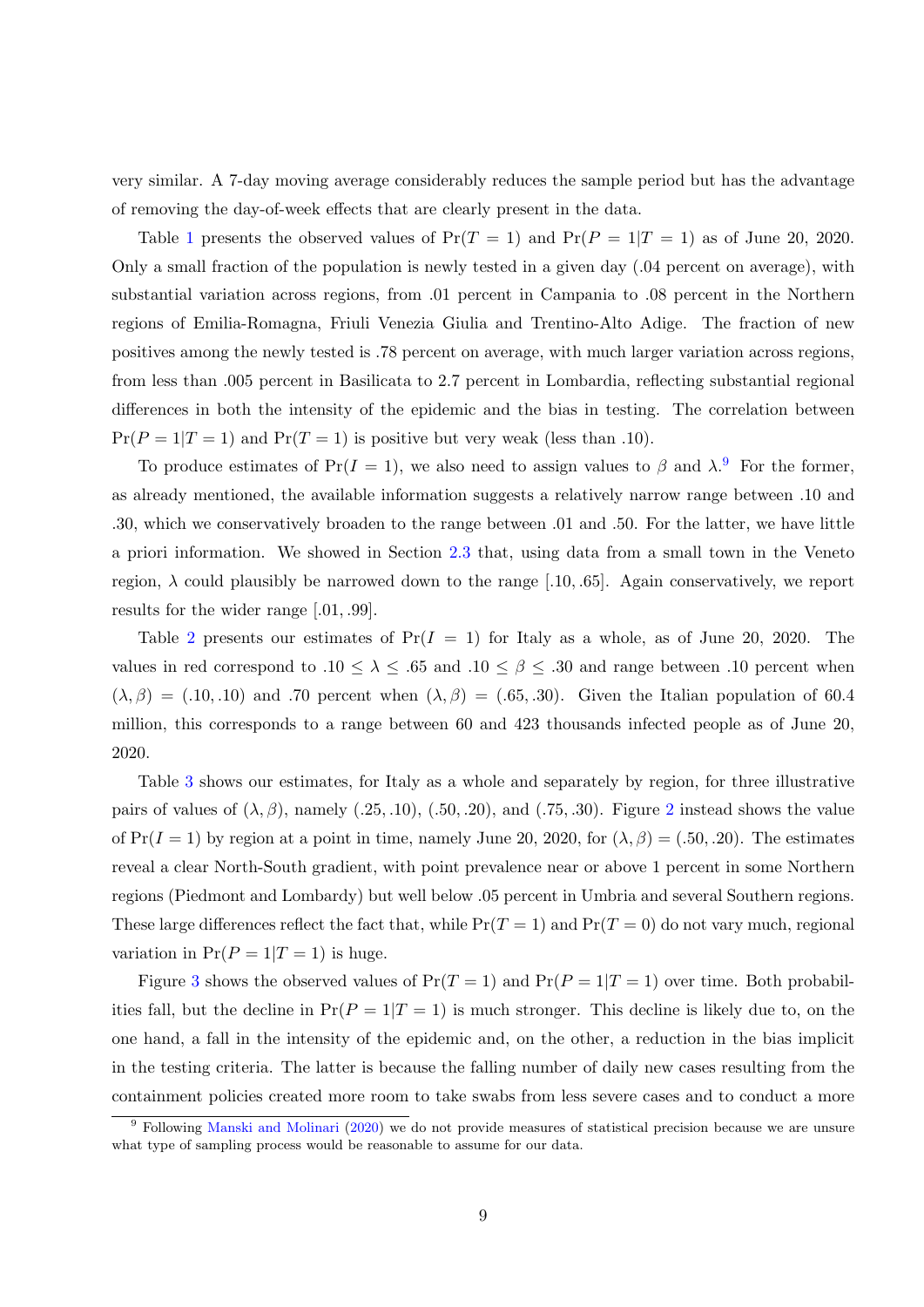intense contact tracing, again leading to more swabs taken from asymptomatic subjects.

Since we are not able to quantitatively assess the change in the testing bias, we refrain from showing time changes in our estimates. Rather, we show in Figure 4 how  $Pr(I = 1)$  increases with λ, for a given value of  $\beta$ , on three different dates. This helps to gauge the extent to which a fall in the testing bias, i.e. an increase in  $\lambda$ , would have offset the observed reduction of prevalence among the tested cases  $(\Pr(P = 1|T = 1))$ , reflected in the clockwise rotation of the three lines. The two horizontal lines show, for example, that prevalence would have remained constant at about 1 percent (.5 percent) if  $\lambda$  had increased from about .15 to 1 (from about .05 to .55).

### 5 Point vs. period prevalence

As mentioned in the Introduction, we have a similar goal as Manski and Molinari (2020): offering an estimate of the prevalence of the infection based on readily available data and minimal and transparent assumption. The main difference is that we aim to provide estimates of point prevalence, while they aim to estimate period prevalence. An estimate of period prevalence is in the making in some countries, including Italy, that are organizing a random serological testing of the population. As both concepts of prevalence are interesting and play a different role, we explore here the link between them in order to understand what can be learned about period prevalence from estimates of point prevalence and, more generally, from the data currently available.

#### 5.1 Relationship between the two concepts

Assume for simplicity that the infection lasts at most two periods, nobody dies because of it, and a fraction  $1 - \delta$  of the new infected recovers after one period while the remaining fraction  $\delta$  after two periods (the analysis would be qualitatively similar had we considered more complex patterns of recovery). Hence, at any time  $t \geq 1$ , the number of *currently* infected (i.e., still active carriers of the infection)  $F_t$  is

$$
F_t = F_t^* + \delta F_{t-1}^*,\tag{9}
$$

where  $F_t^*$  are the new infected at time t, with  $F_0^* = 0$  just before the start of the epidemic. The number of people who just recovered is

$$
V_t = (1 - \delta)F_{t-1}^* + \delta F_{t-2}^*,\tag{10}
$$

with  $V_1 = 0$  and  $V_2 = (1 - \delta)F_1^*$ , and the total number of people who are currently recovered from past infections is

$$
U_t = \sum_{i=1}^t V_i = (1 - \delta) F_{t-1}^* + \sum_{j=2}^{t-1} F_{t-j}^*.
$$
\n(11)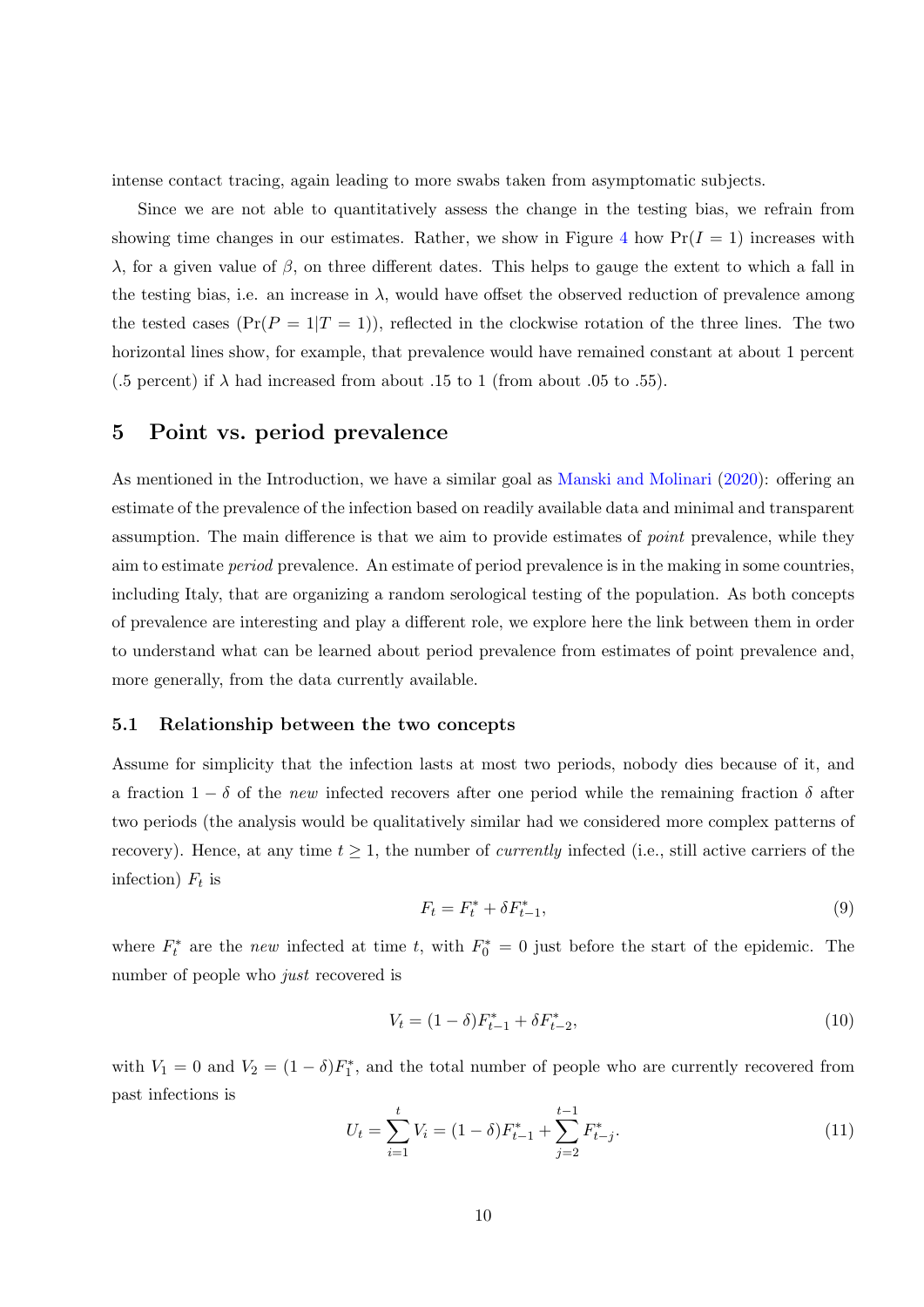Point prevalence at time t in a population of constant size  $N$  is

$$
\alpha_t = \frac{F_t}{N} = \frac{F_t^* + \delta F_{t-1}^*}{N},
$$

while *period* prevalence is

$$
\eta_t = \frac{\sum_{i=1}^t F_i^*}{N}.
$$

Note that point prevalence is obtained from the *currently* infected, who might have been first infected in previous periods, whereas period prevalence is constructed using the new infected in each period. It follows from (9) and (11) that  $\sum_{i=1}^{t} F_i^* = F_t + U_t$ . Therefore we have

$$
\eta_t = \alpha_t + \frac{U_t}{N}.\tag{12}
$$

Equation (12) clarifies the link between the two concepts in the population: starting from point prevalence, to assess period prevalence we need data on the current and past recovered. Equivalently, while point prevalence can be measured using just the data on the currently infected, to estimate period prevalence one also needs the current and past recovered.

We typically do not observe the population, but only a sample drawn from it; the people in the sample are subject to a virological test that reveals – possibly with noise – whether they are currently infected. To further explore the link between the two concepts of prevalence, assume that the sample is a random one, drawn without replacement. Though counterfactual, this provides a tractable and useful benchmark. We maintain the assumption of zero probability of Type-I error and positive probability  $\beta$  of Type-II error.

Thus suppose that, at each time t, a random sample of size  $n_t$  is tested for the presence of the virus. If  $O_t$  is the number of people who tested positive in the period-t sample, then

$$
\mathbb{E}[O_t] = n_t \alpha_t (1 - \beta).
$$

Given a reliable estimate of  $\beta$ , we can construct an unbiased estimate of *point* prevalence as  $\hat{\alpha}_t$  $O_t/[n_t(1-\beta)].$ 

#### 5.2 Data requirement for estimating period prevalence

We could obtain an estimate of *period* prevalence if we also had data recording, in the random samples drawn each period, the number of people recovered from the infection contracted in any of the previous periods. In our simple example, at any date t the fraction of recovered in the population is  $U_t/N$ , and therefore the number of recovered in the period-t sample would be (on average)  $n_t U_t/N$ . Dividing by  $n_t$  would then give an unbiased estimate of  $U_t/N$  and therefore, from (12), an unbiased estimate of period prevalence. Notice however that to identify the recovered, the subjects in the sample should be tested with a serological test to detect past contacts with the virus.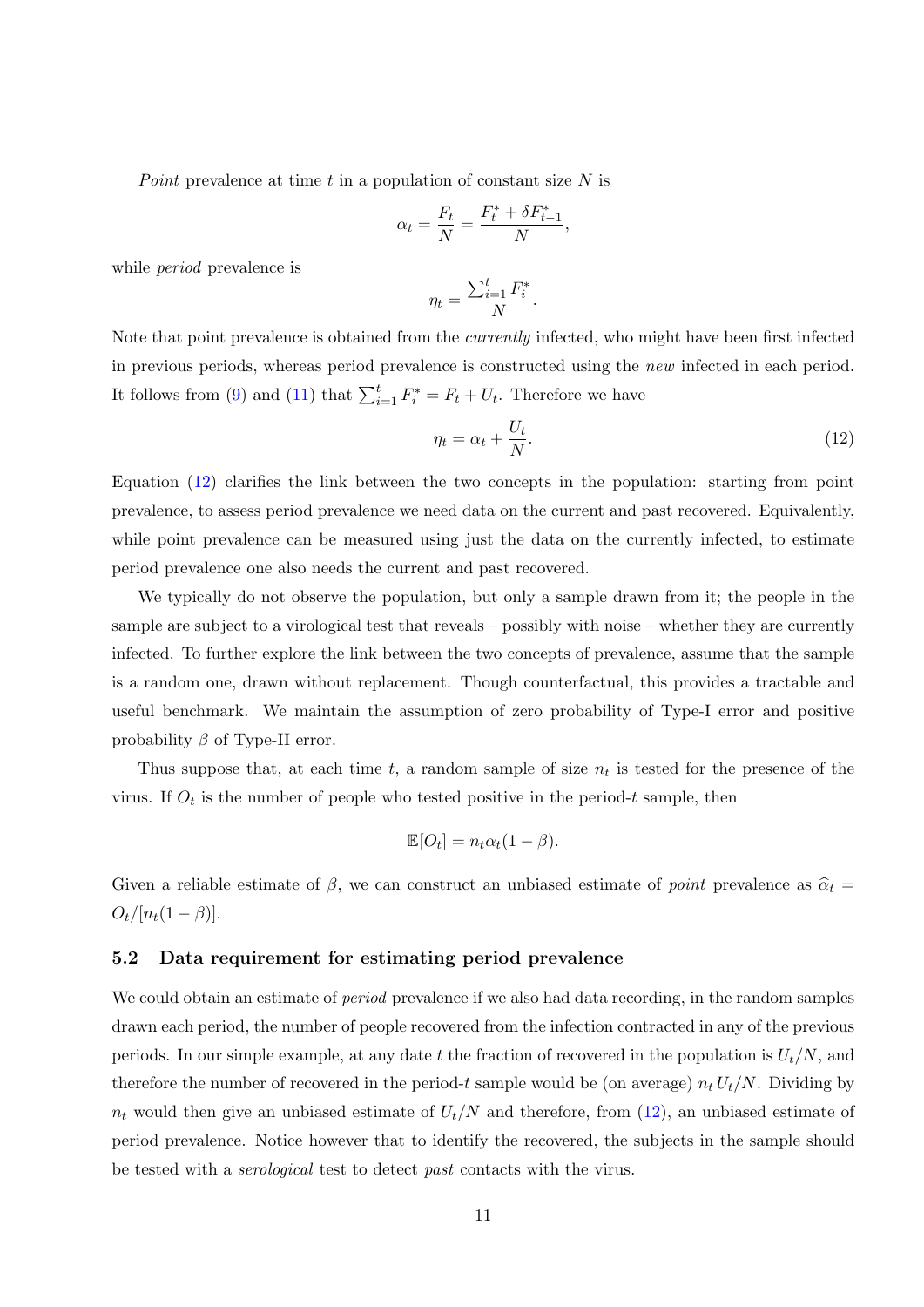This is not how the available data are constructed. We know the number of future recovered among the currently infected, as detected by the virological test. But we do not know whether the people who test negative at a point in time had been infected in the past and are now recovered, which is precisely the information we would need to compute period prevalence. Hence, even in the ideal case of random sampling, there is a wedge between the data available as by-product of surveillance and treatment protocols and the data that would be needed to construct an accurate estimate of period prevalence. Having a biased sample would only add an extra layer of difficulty, so this conclusion would hold a *fortiori* also in the realistic case of non-random testing.<sup>10</sup>

A wedge between needed and available data is also revealed by the estimate of period prevalence in Manski and Molinari (2020). In keeping with their notation, let  $C_t$  be a random variable equal to 1 if, as of day t, a subject has ever been infected and to 0 otherwise, and  $R_t$  a random variable equal to 1 if, as of day t, a subject has ever resulted positive to the virological test and to 0 otherwise, i.e. if a subject has never been tested or, if ever tested, resulted negative. With some abuse of notation, for the purposes of this section, also let  $T_t$  be a random variable equal to 1 if, as of day t, a subject has ever been tested and to 0 otherwise, i.e. if a subject has never been tested. We can then rewrite equation (10) in their paper, similarly to our equation  $(6)$ , <sup>11</sup> as

$$
\Pr(C_t = 1) = \frac{\Pr(R_t = 1 | T_t = 1)}{1 - \beta_t^*} \left[ \Pr(T_t = 1) + \lambda_t^* \left( 1 - \Pr(T_t = 1) \right) \right],\tag{13}
$$

where  $\beta_t^* = \Pr(R_t = 0 | C_t = 1, T_t = 1)$  and  $\lambda_t^* = \Pr(C_t = 1 | T_t = 1) / \Pr(C_t = 1 | T_t = 0)$ . Though superficially similar,  $\beta_t^*$  is not the same as  $\beta$ , the Type-II error probability of a virological test: while  $\beta$  refers to contemporaneous events (i.e., testing negative while infected),  $\beta_t^*$  refers to events that do not necessarily occur at the same point in time.

In general  $\beta_t^*$  is larger than  $\beta$  as the event associated with  $\beta_t^*$  includes, besides all false negatives up to time t, two types of subjects: (i) those tested on day  $d < t$  who became infected on a later day  $h \leq t$ ; and (ii) those tested on day  $d \leq t$  who became infected on an earlier day  $h \leq d$  and have fully recovered by day d. The subjects in (i) are not yet infected on the day they are tested, and therefore are correctly recorded as negative on that day, are no longer tested (under the assumption that nobody is tested twice), and yet by day t they have been infected. Similarly, the subjects in (ii) are no longer infected when they are tested, so the virological test correctly finds them as negative, were not tested when infected, and yet by day t they have been infected.

In the simple setting explored in this section, it is easy to verify that, for example,

$$
\beta_2^* = \frac{\beta \left[ F_1^*(n_1 + \delta n_2) + F_2^* n_2 \right] + F_2^* n_1 + F_1^*(1 - \delta) n_2}{(F_1^* + F_2^*)(n_1 + n_2)},\tag{14}
$$

 $10$  This problem resembles the difficulties faced when trying to estimate the unemployment rate in a population from the stock of currently unemployed people without having data on the flow of new unemployed.

<sup>&</sup>lt;sup>11</sup> The equivalence between (13) and the estimating equation in Manski and Molinari (2020) is shown in Appendix A.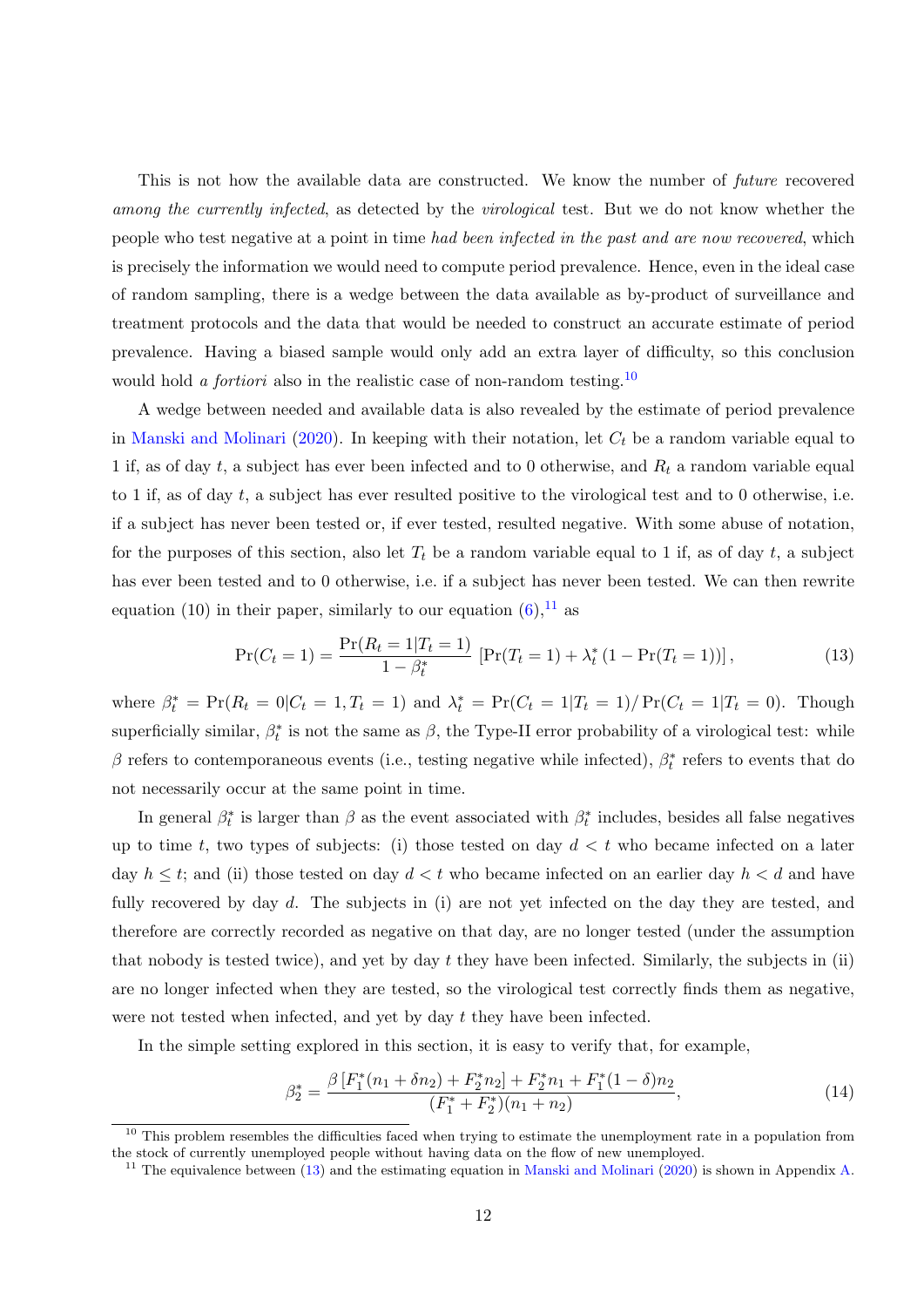which is equal to β only if  $\beta = \delta = 1$ , and is otherwise larger than β for the presence of terms corresponding to (i) and (ii), namely  $F_2^*n_1$  and  $F_1^*(1 - \delta)n_2$  respectively. Appendix B providess the details.

Our key point is that, even in the ideal case of random virological testing, terms of this kind are inherently not observable. While information on  $\beta$  can be obtained from medical expertise and practice, moving from  $\beta$  to  $\beta_t^*$  involves quantities that are not observable with the data currently produced as a by-product of the surveillance and treatment protocols. Therefore, bounds on  $\beta_t^*$ based on bounds on  $\beta$  are unlikely to be tight due to the unobservable (at least with the data readily available) wedge between the two concepts.12

#### 6 Conclusions

We showed in this paper how to use the data currently produced as a byproduct of the fight against the pandemic to obtain estimates of the point prevalence of the infection, an important gauge of its evolution.

Our estimates depend on a number of clearly identified features of the pandemic – the Type-I and Type-II error probabilities of the test used to detect the presence of the virus, the relative prevalence of the infection in subsets of the population, the relative size of these subsets in the sample of the tested subjects – about which it is in principle possible to gather background information. The latter, in turn, can be easily incorporated to narrow down the range of the estimate.

We also showed that another important statistic concerning the pandemic – the period prevalence of the infection – is much harder to pin down with the data currently available, and we pointed out which additional information would be needed to obtain such an estimate.

Finally, we applied our method to data from Italy, a country that experienced an early and massive outbreak of the epidemic and is now lifting the social distancing measures introduced to contain the contagion. Our estimates show that in some regions of that country the prevalence of the currently infected might be still large enough to suggest caution in removing all restrictions on mobility, unless an effective system to quickly identify the newly infected, trace their contacts and implement quarantine measures is in place.

We hope that the health authorities, at the national or regional level, by incorporating in our framework their more detailed and disaggregated information about the nature of the pandemic, can obtain a quickly updated gauge of the evolution of the infection, which will help them to contain it.

<sup>&</sup>lt;sup>12</sup> As explained in Appendix A, Manski and Molinari (2020) impose bounds on  $Pr(C_t = 1 | R_t = 0, T_t = 1)$  – which they interpret as (1 minus) the negative predicted value (NPV) of the test – rather than on  $Pr(R_t = 0|C_t = 1, T_t = 1)$ . These two probabilities are linked by Bayes Law, and any difficulty in bounding one translates into a difficulty in bounding the other. In fact, the logical possibilities that create a difference between  $\beta_t^*$  and  $\beta$  are also responsible for a difference between  $Pr(C_t = 1 | R_t = 0, T_t = 1)$  and (1 minus) the NPV of the test.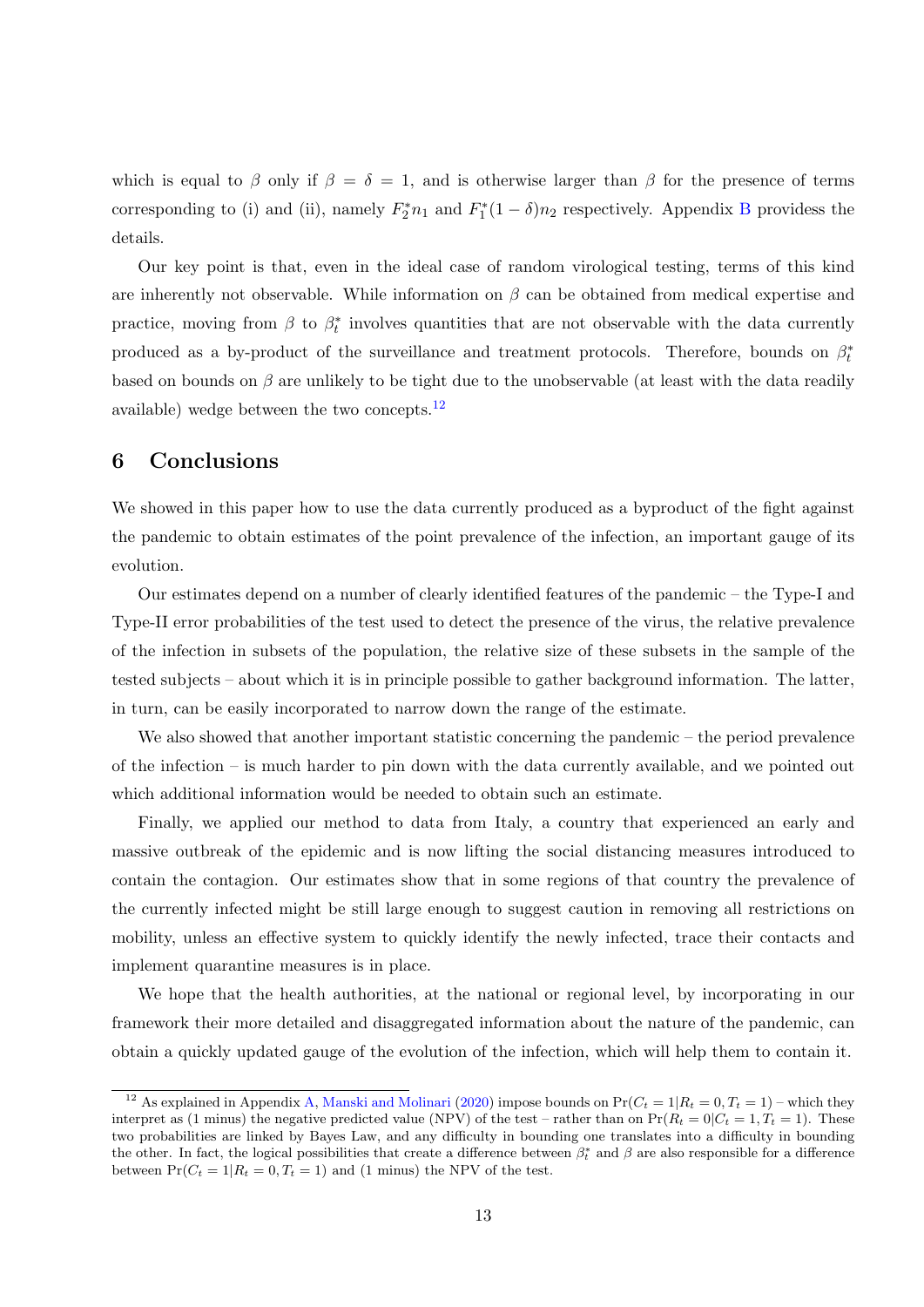# References

- Flaxman, S., S. Mishra, A. Gandy, H. J. T. Unwin, et al. (2020). Estimating the number of infections and the impact of non- pharmaceutical interventions on COVID-19 in 11 European countries. Nature. [https://doi.org/10.1038/s41586-020-2405-7.](https://doi.org/10.1038/s41586-020-2405-7)
- Istituto Nazionale di Statistica (2019). Resident population as of January 1, 2019. Available at: [https://www.istat.it/it/popolazione-e-famiglie/.](https://www.istat.it/it/popolazione-e-famiglie/)
- Lavezzo, E., E. Franchin, C. Ciavarella, G. Cuomo-Dannenburg, et al. (2020). Suppression of COVID-19 outbreak in the municipality of Vo', Italy. Nature. [https://doi.org/10.1038/s41586-020-2488-1.](https://doi.org/10.1038/s41586-020-2488-1)
- Li, R., S. Pei, B. Chen, Y. Song, et al. (2020). Substantial undocumented infection facilitates the rapid dissemination of novel coronavirus (SARS-CoV2). Science 386 (6490), 489–493.
- Manski, C. F. and F. Molinari (2020). Estimating the COVID-19 infection rate: Anatomy of an inference problem. Journal of Econometrics. Forthcoming.
- Riccardo, F., M. Ajelli, X. D. Andrianou, A. Bella, et al. (2020). Epidemiological characteristics of COVID-19 cases in Italy and estimates of the reproductive numbers one month into the epidemic. Istituto Superiore di Sanità, Rome. Available at: [https://www.medrxiv.org/content/10.1101/2020.](https://www.medrxiv.org/content/10.1101/2020.04.08.20056861v1) [04.08.20056861v1.](https://www.medrxiv.org/content/10.1101/2020.04.08.20056861v1)
- Stock, J. H. (2020). Data gaps and the policy response to the novel Coronavirus. NBER Working Paper No. 26902.
- Vollmer, M. A. C., S. Mishra, H. J. T. Unwin, A. Gandy, et al. (2020). Using mobility to estimate the transmission intensity of COVID-19 in Italy: A subnational analysis with future scenarios. Imperial College COVID-19 Response Team Report 20. Available at: [https://www.imperial.ac.uk/media/](https://www.imperial.ac.uk/media/imperial-college/medicine/mrc-gida/2020-05-04-COVID19-Report-20.pdf) [imperial-college/medicine/mrc-gida/2020-05-04-COVID19-Report-20.pdf.](https://www.imperial.ac.uk/media/imperial-college/medicine/mrc-gida/2020-05-04-COVID19-Report-20.pdf)
- Watson, J., P. F. Whiting, and J. E. Brush (2020). Interpreting a covid-19 test result. *British Medical* Journal (May 12, 2020). Available at: [https://www.bmj.com/content/369/bmj.m1808.](https://www.bmj.com/content/369/bmj.m1808)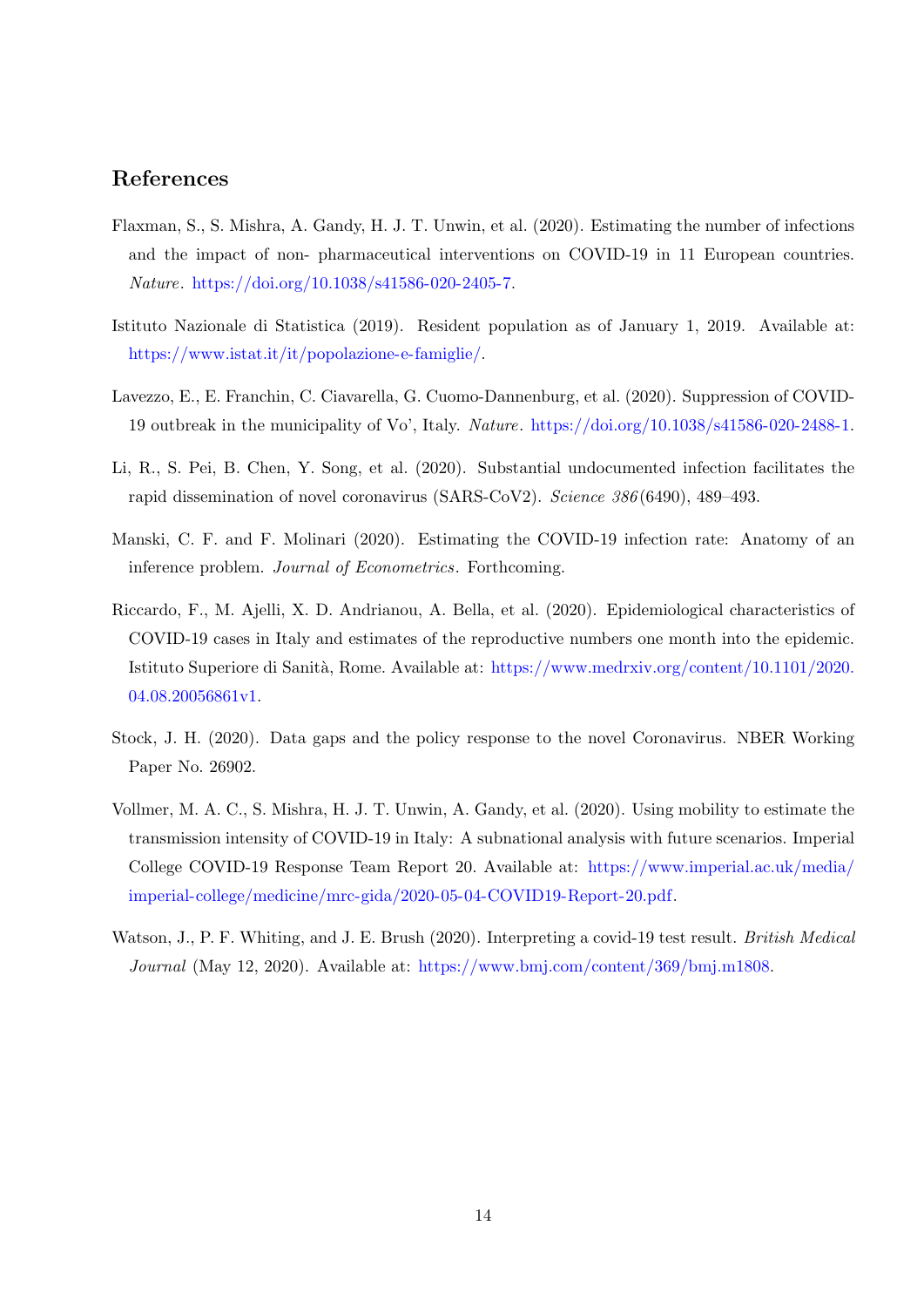| Region                | $Pr(T = 1)$ | $Pr(P = 1   T = 1)$ |
|-----------------------|-------------|---------------------|
| Abruzzo               | .0005       | .0007               |
| Basilicata            | .0005       | .0000               |
| Calabria              | .0004       | .0022               |
| Campania              | .0001       | .0041               |
| Emilia-Romagna        | .0008       | .0063               |
| Friuli Venezia Giulia | .0008       | .0011               |
| Lazio                 | .0004       | .0038               |
| Liguria               | .0004       | .0106               |
| Lombardia             | .0006       | .0273               |
| Marche                | .0004       | .0027               |
| Molise                | .0007       | .0035               |
| Piemonte              | .0004       | .0151               |
| Puglia                | .0003       | .0014               |
| Sardegna              | .0005       | .0007               |
| Sicilia               | .0003       | .0008               |
| Toscana               | .0004       | .0026               |
| Trentino-Alto Adige   | .0008       | .0069               |
| Umbria                | .0005       | .0003               |
| Valle d'Aosta         | .0006       | .0035               |
| Veneto                | .0005       | .0018               |
| Italy                 | .0004       | .0078               |

Table 1: Observed values of  $Pr(T = 1)$  and  $Pr(P = 1|T = 1)$ , June 20, 2020.

Notes: 7-day centered moving averages of daily changes of tested cases and new detected cases. Source: DPC and Istat.

|     |      |      |      |      |      | $\overline{\beta}$ |      |      |      |      |      |
|-----|------|------|------|------|------|--------------------|------|------|------|------|------|
| λ   | .01  | .05  | .10  | .15  | .20  | .25                | .30  | .35  | .40  | .45  | .50  |
| .01 | .000 | .000 | .000 | .000 | .000 | .000               | .000 | .000 | .000 | .000 | .000 |
| .05 | .000 | .000 | .000 | .000 | .000 | .001               | .001 | .001 | .001 | .001 | .001 |
| .10 | .001 | .001 | .001 | .001 | .001 | .001               | .001 | .001 | .001 | .001 | .002 |
| .15 | .001 | .001 | .001 | .001 | .001 | .002               | .002 | .002 | .002 | .002 | .002 |
| .20 | .002 | .002 | .002 | .002 | .002 | .002               | .002 | .002 | .003 | .003 | .003 |
| .25 | .002 | .002 | .002 | .002 | .002 | .003               | .003 | .003 | .003 | .004 | .004 |
| .30 | .002 | .002 | .003 | .003 | .003 | .003               | .003 | .004 | .004 | .004 | .005 |
| .35 | .003 | .003 | .003 | .003 | .003 | .004               | .004 | .004 | .005 | .005 | .005 |
| .40 | .003 | .003 | .003 | .004 | .004 | .004               | .004 | .005 | .005 | .006 | .006 |
| .45 | .004 | .004 | .004 | .004 | .004 | .005               | .005 | .005 | .006 | .006 | .007 |
| .50 | .004 | .004 | .004 | .005 | .005 | .005               | .006 | .006 | .007 | .007 | .008 |
| .55 | .004 | .005 | .005 | .005 | .005 | .006               | .006 | .007 | .007 | .008 | .009 |
| .60 | .005 | .005 | .005 | .006 | .006 | .006               | .007 | .007 | .008 | .009 | .009 |
| .65 | .005 | .005 | .006 | .006 | .006 | .007               | .007 | .008 | .008 | .009 | .010 |
| .70 | .006 | .006 | .006 | .006 | .007 | .007               | .008 | .008 | .009 | .010 | .011 |
| .75 | .006 | .006 | .007 | .007 | .007 | .008               | .008 | .009 | .010 | .011 | .012 |
| .80 | .006 | .007 | .007 | .007 | .008 | .008               | .009 | .010 | .010 | .011 | .013 |
| .85 | .007 | .007 | .007 | .008 | .008 | .009               | .010 | .010 | .011 | .012 | .013 |
| .90 | .007 | .007 | .008 | .008 | .009 | .009               | .010 | .011 | .012 | .013 | .014 |
| .95 | .008 | .008 | .008 | .009 | .009 | .010               | .011 | .011 | .012 | .014 | .015 |
| .99 | .008 | .008 | .009 | .009 | .010 | .010               | .011 | .012 | .013 | .014 | .015 |

Table 2: Estimates of Pr( $I = 1$ ) for different values of  $\lambda$  and  $\beta$ , June 20, 2020.

Notes: Values obtained from equation (6) in the main text. The values in red correspond to .10  $\leq \lambda \leq .65$  and .10  $\leq$   $\beta$   $\leq$  .30.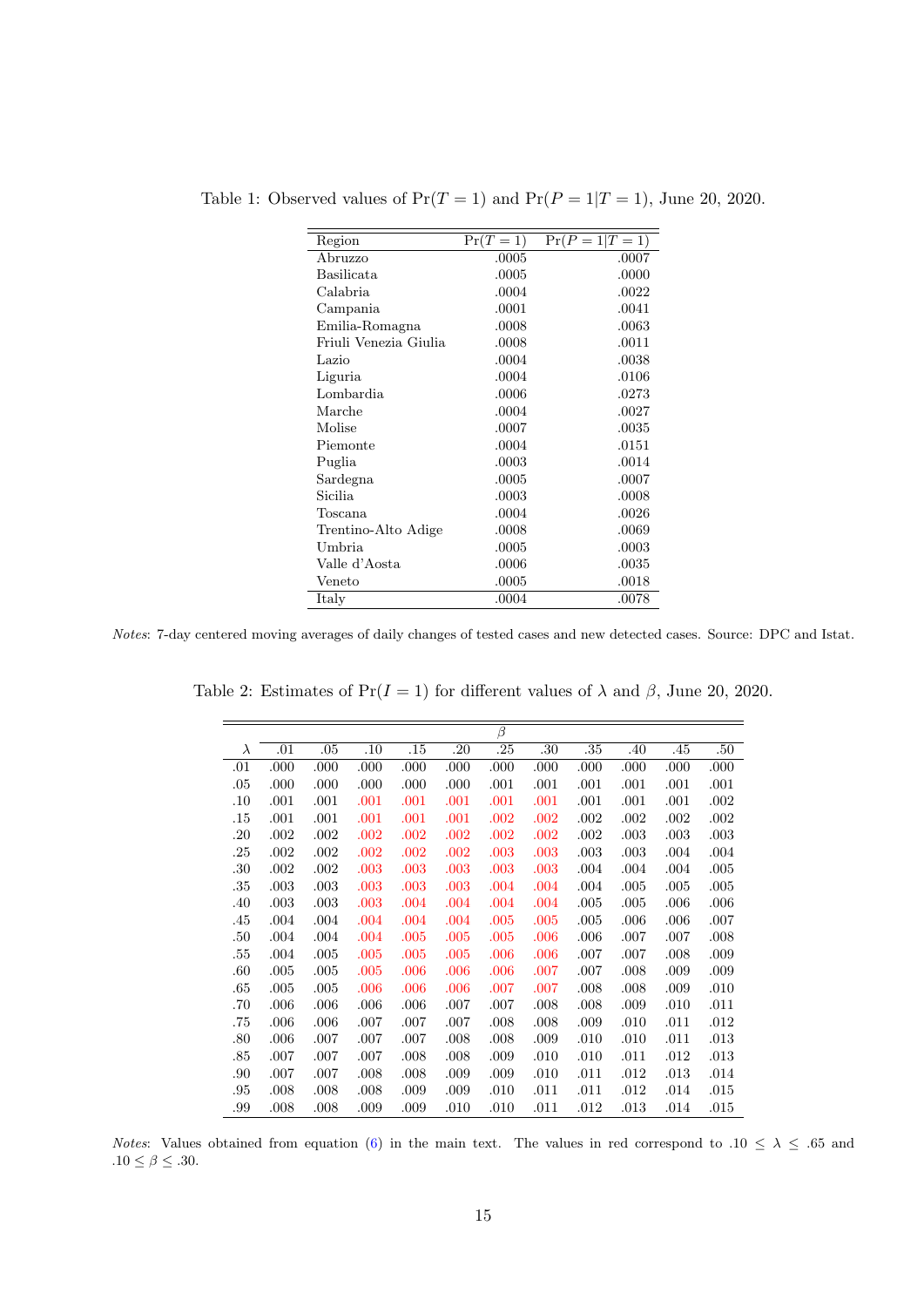|                       |            | $(\lambda, \beta)$ |            |
|-----------------------|------------|--------------------|------------|
| Region                | (.25, .10) | (0.50, .20)        | (.75, .30) |
| Abruzzo               | .000       | .000               | .001       |
| Basilicata            | .000       | .000               | .000       |
| Calabria              | .001       | .001               | .002       |
| Campania              | .001       | .003               | .004       |
| Emilia-Romagna        | .002       | .004               | .007       |
| Friuli Venezia Giulia | .000       | .001               | .001       |
| Lazio                 | .001       | .002               | .004       |
| Liguria               | .003       | .007               | .011       |
| Lombardia             | .008       | .017               | .029       |
| Marche                | .001       | .002               | .003       |
| Molise                | .001       | .002               | .004       |
| Piemonte              | .004       | .009               | .016       |
| Puglia                | .000       | .001               | .001       |
| Sardegna              | .000       | .000               | .001       |
| Sicilia               | .000       | .000               | .001       |
| Toscana               | .001       | .002               | .003       |
| Trentino-Alto Adige   | .002       | .004               | .007       |
| Umbria                | .000       | .000               | .000       |
| Valle d'Aosta         | .001       | .002               | .004       |
| Veneto                | .001       | .001               | .002       |
| <b>Italy</b>          | .002       | .005               | .008       |

Table 3: Estimates of Pr( $I = 1$ ) by region, for different values of  $(\lambda, \beta)$ , June 20, 2020.

 $=$ 

*Notes*: Values obtained from equation  $(6)$  in the main text.

 $\equiv$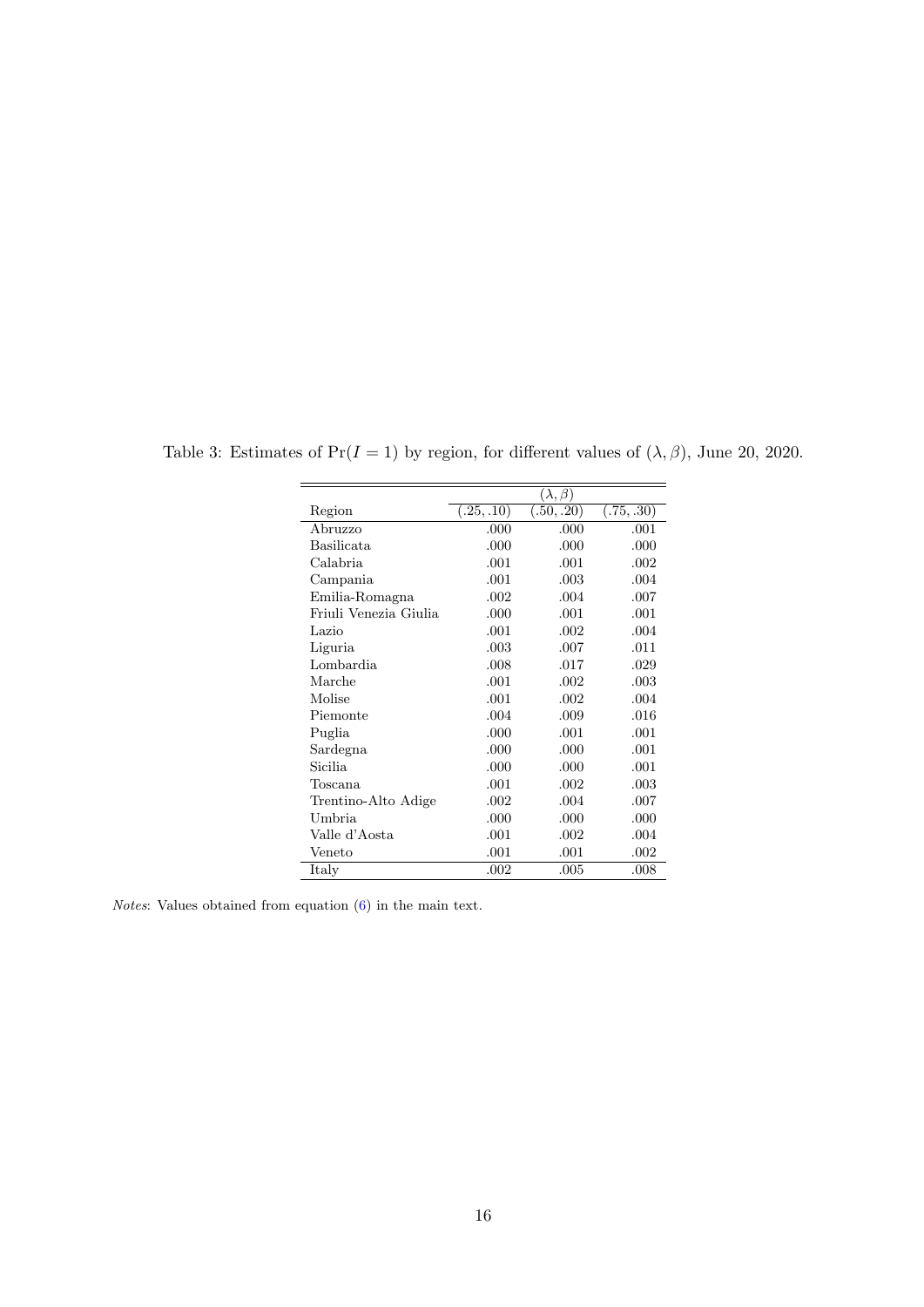Figure 1: Contour plot of  $\lambda$  as a function of  $\gamma$  and  $\mu$  for  $n = .0004$  and  $\pi = .067$ .



Notes: The contour plot is based on equation (8) in the main text. The red vertical line corresponds to  $\mu = 17.9$ , the value observed in Vo' on late February.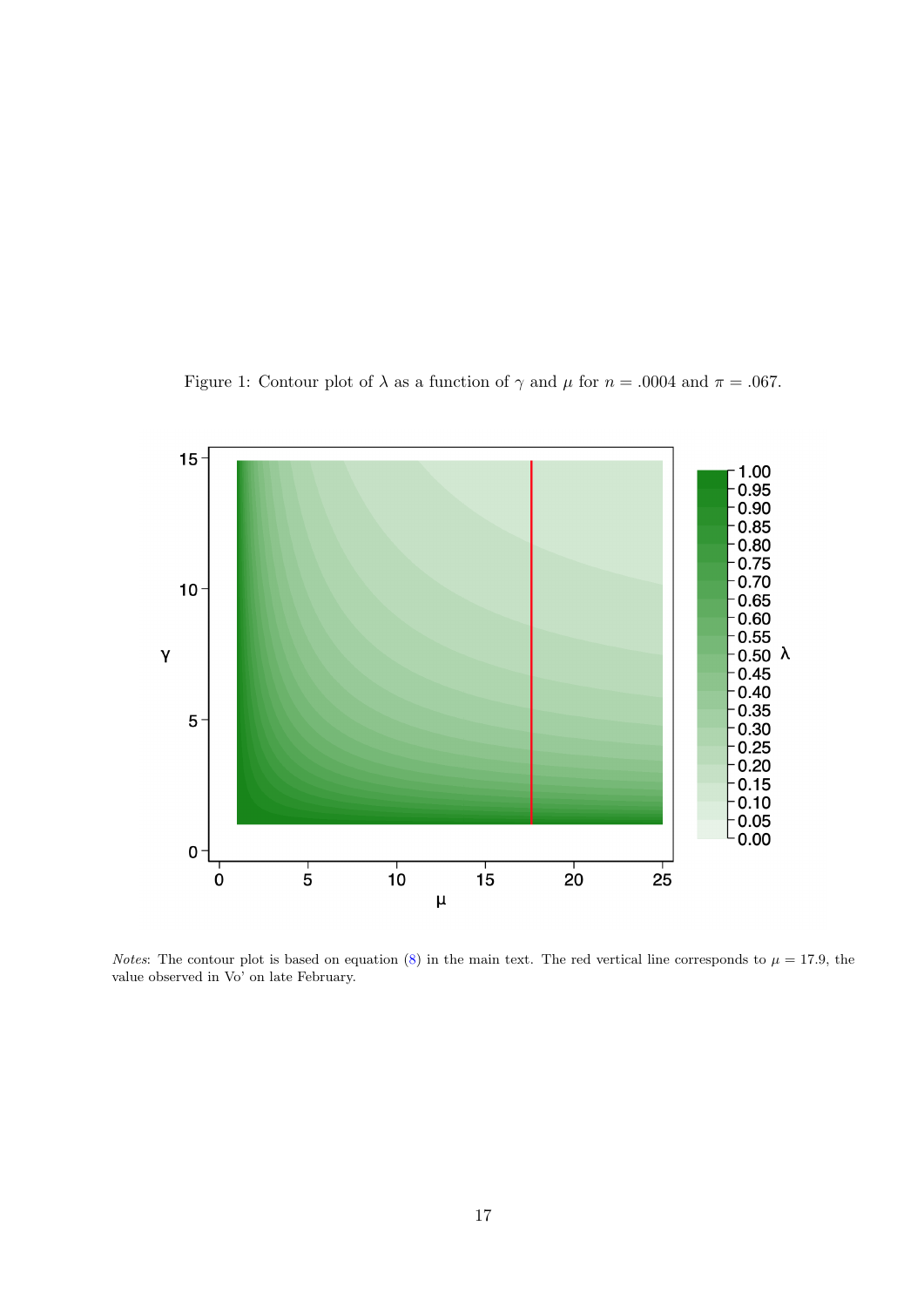Figure 2: Estimates of Pr(I = 1) by region for  $\lambda = .50$  and  $\beta = .20$ , June 20, 2020.



Notes: The figure corresponds to the middle column of Table 3.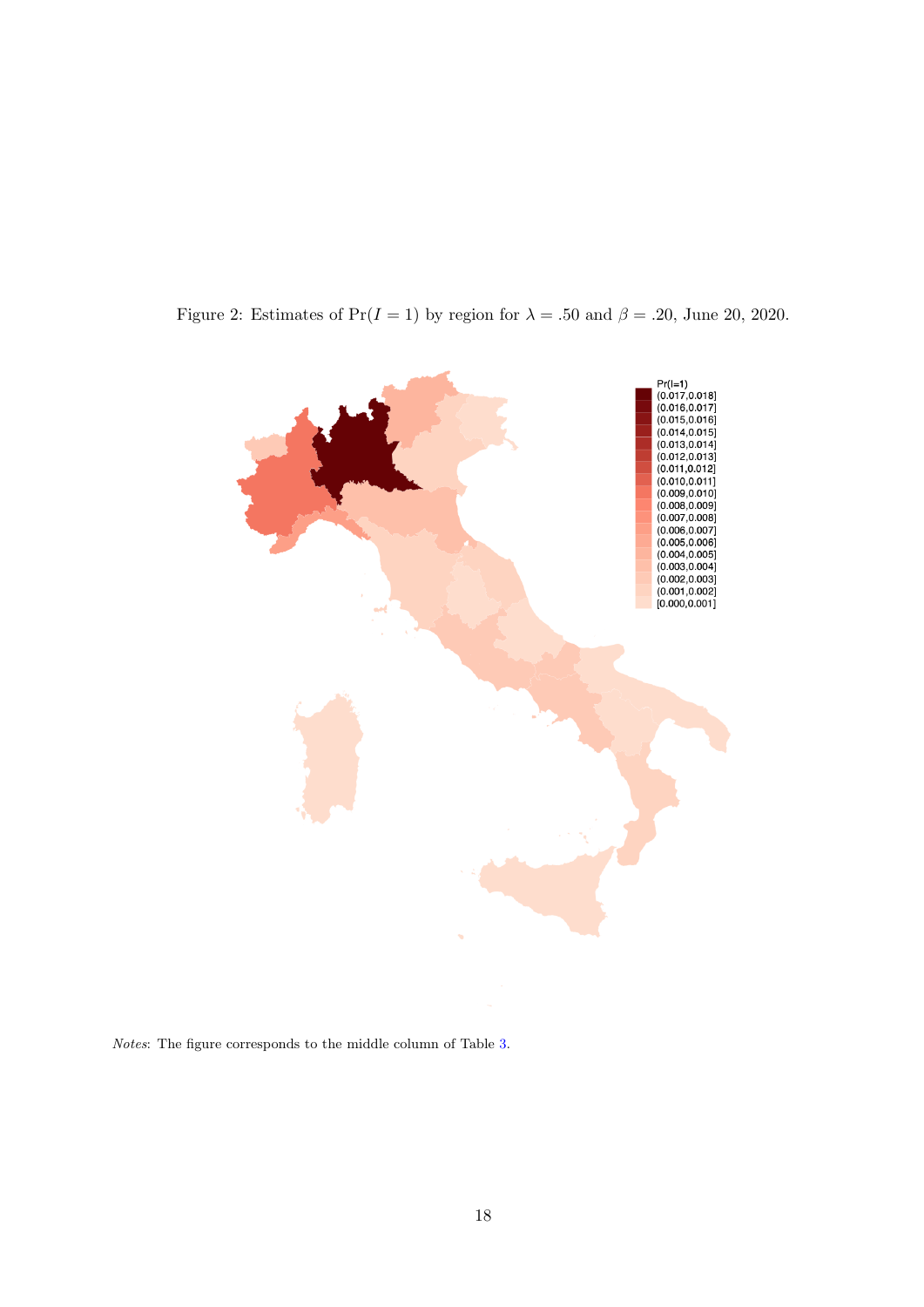Figure 3: Observed values of  $Pr(T = 1)$  and  $Pr(P = 1|T = 1)$  over time.



Notes: 7-day centered moving averages of daily changes of tested cases and new detected cases. Source: DPC and Istat. The scale on the left refers to  $Pr(T = 1)$ , the one on the right to  $Pr(P = 1|T = 1)$ .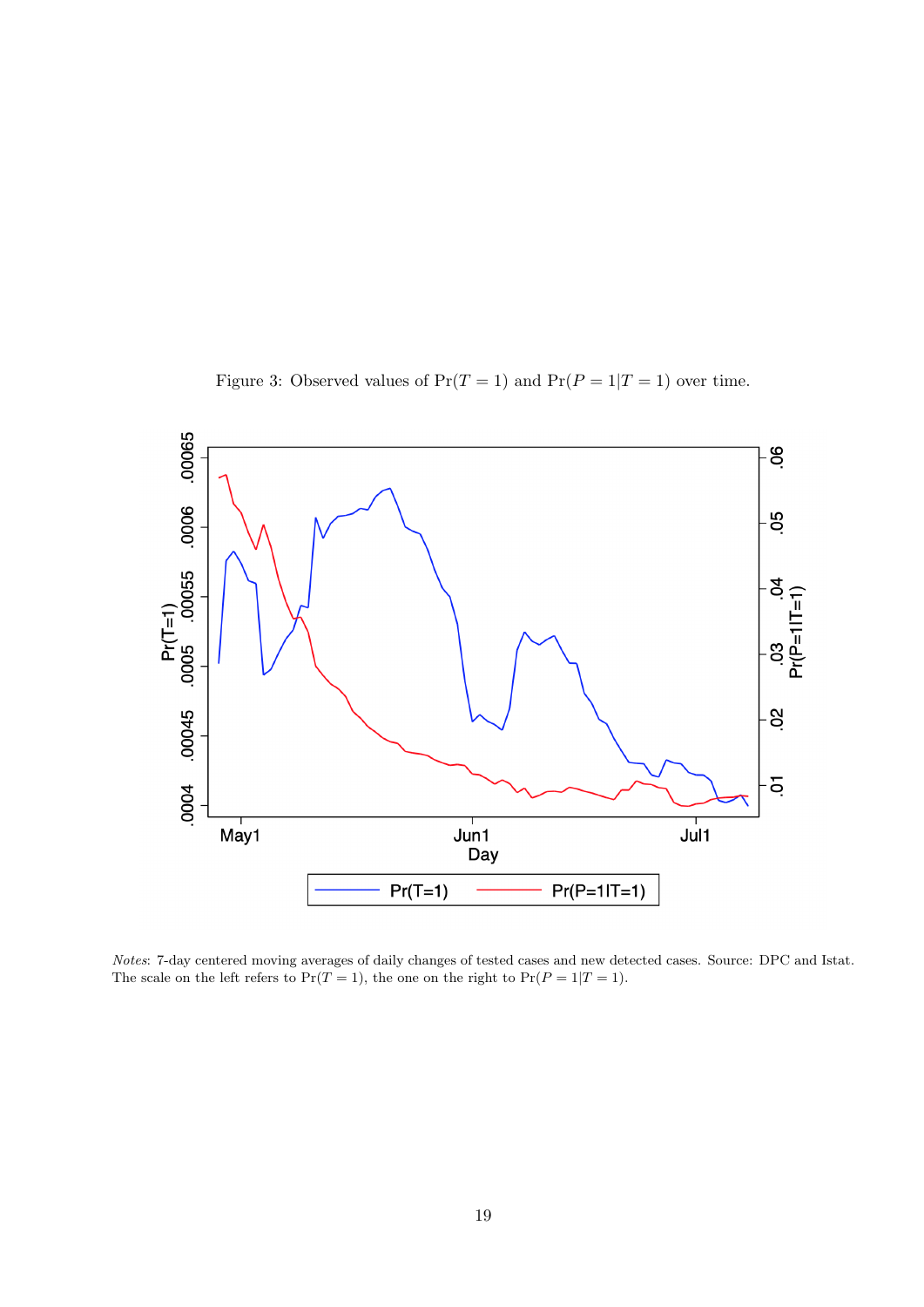Figure 4: Effect of  $\lambda$  on  $Pr(I = 1)$  for  $\beta = .20$ .



*Notes*: The different curves show how the estimate of Pr( $I = 1$ ) would vary as  $\lambda$  varies, for a fixed  $\beta$ , at different dates. The horizontal lines are drawn at .01 and .005.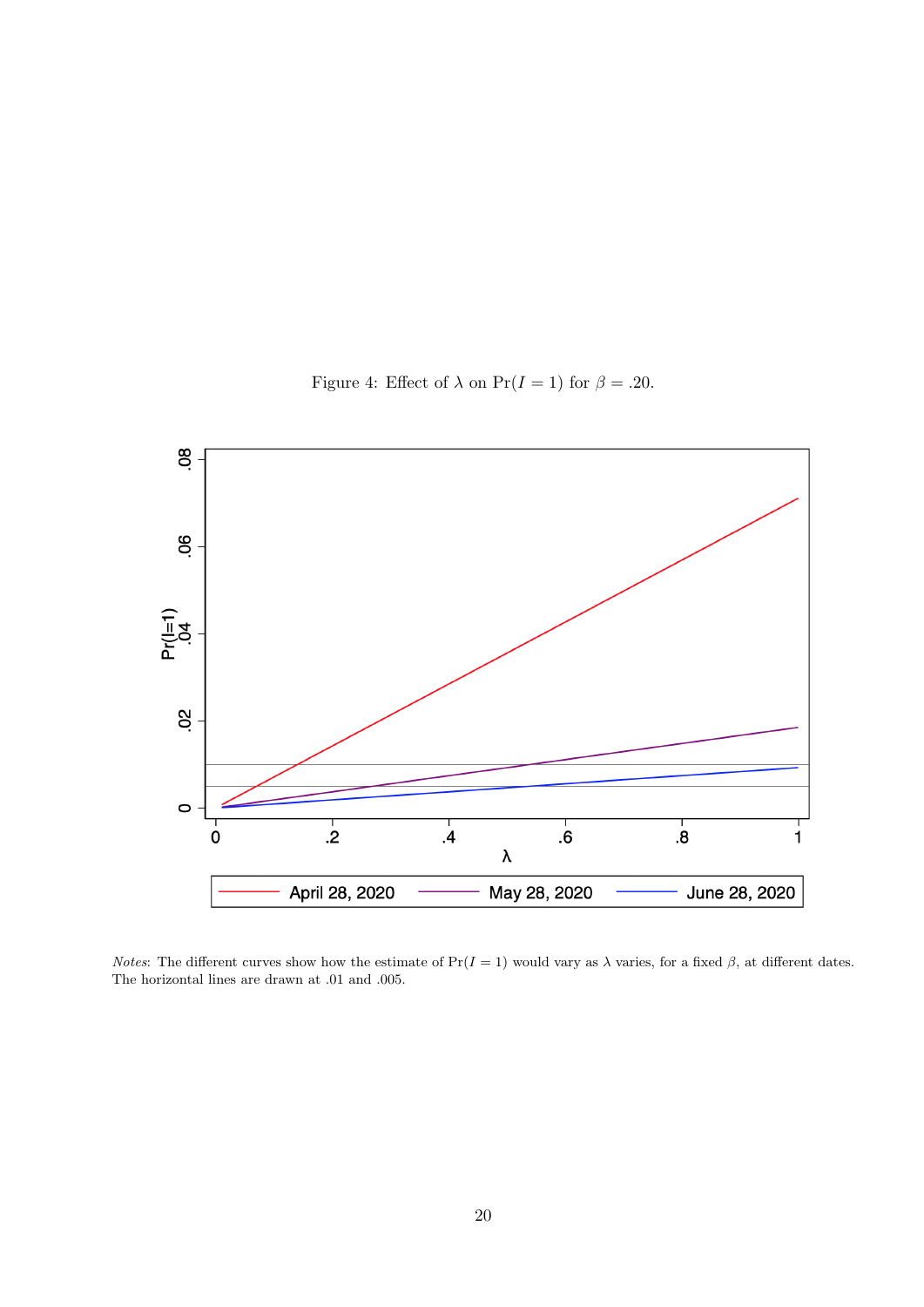#### A Equivalence between two formulations

With the notation introduced in Section 5, equation (10) in Manski and Molinari (2020) can be written

$$
\Pr(R_t = 1) + B_* \Pr(R_t = 0 | T_t = 1) \Pr(T_t = 1) \le
$$
\n
$$
\le \Pr(C_t = 1) \le
$$
\n
$$
\le \Pr(R_t = 1 | T_t = 1) + B^* \Pr(R_t = 0 | T_t = 1),
$$
\n(15)

where  $B_*$  and  $B^*$  are, respectively, the lower and upper bound on  $Pr(C_t = 1 | R_t = 0, T_t = 1)$ ; the first expression in the chain of inequalities, which provides a lower bound on  $Pr(C_t = 1)$ , obtains when  $Pr(C_t = 1|T_t = 0) = 0$ , while the last expression, which provides an upper bound on  $Pr(C_t = 1)$ , obtains when  $Pr(C_t = 1 | T_t = 0) = Pr(C_t = 1 | T_t = 1).$ 

We can rewrite  $(15)$  as

$$
\Pr(C_t = 1) = \left[ \Pr(T_t = 1) + \lambda_t^* (1 - \Pr(T_t = 1)) \right] \times \left[ \Pr(R_t = 1 | T_t = 1) + \Pr(C_t = 1 | R_t = 0, T_t = 1) \Pr(R_t = 0 | T_t = 1) \right].
$$
\n(16)

Thus Pr( $C_t = 1$ ) is equal to the top term in (15) when Pr( $C_t = 1 | R_t = 0, T_t = 1$ ) =  $B_*$  and  $\lambda_t^* = 0$ – i.e.,  $Pr(C_t = 1|T_t = 0) = 0$  – and to the bottom term when  $Pr(C_t = 1|R_t = 0, T_t = 1) = B^*$  and  $\lambda_t^* = 1$  – i.e.,  $Pr(C_t = 1 | T_t = 0) = Pr(C_t = 1 | T_t = 1)$ . Now,

$$
\Pr(C_t = 1 | R_t = 0, T_t = 1) \Pr(R_t = 0 | T_t = 1) = \frac{\Pr(C_t = 1, R_t = 0, T_t = 1)}{\Pr(T_t = 1)} = \frac{\Pr(C_t = 1, R_t = 0, T_t = 1)}{\Pr(C_t = 1, T_t = 1)} \frac{\Pr(C_t = 1, T_t = 1)}{\Pr(T_t = 1)} = \Pr(C_t = 1 | T_t = 1) \beta_t^*,
$$
\n(17)

with  $\beta_t^*$  defined in Section 5. From the definition of  $\lambda_t^*$  and the Law of Total Probability, we get

$$
\Pr(C_t = 1) = \Pr(C_t = 1 | T_t = 1) \Pr(T_t = 1) + \lambda_t^* \Pr(C_t = 1 | T_t = 1) \Pr(T_t = 0)
$$
\n
$$
= \Pr(C_t = 1 | T_t = 1) \left[ \Pr(T_t = 1) + \lambda_t^* \Pr(T_t = 0) \right].
$$
\n(18)

Plugging (17) and (18) into (16), simplifying, and solving out for  $Pr(C_t = 1|T_t = 1)$  yields

$$
\Pr(C_t = 1 | T_t = 1) = \frac{\Pr(R_t = 1 | T_t = 1)}{1 - \beta_t^*}.
$$
\n(19)

Substituting (19) into (18) then gives

$$
\Pr(C_t = 1) = \frac{\Pr(R_t = 1 | T_t = 1)}{1 - \beta_t^*} [\Pr(T_t = 1) + \lambda_t^* \Pr(T_t = 0)],
$$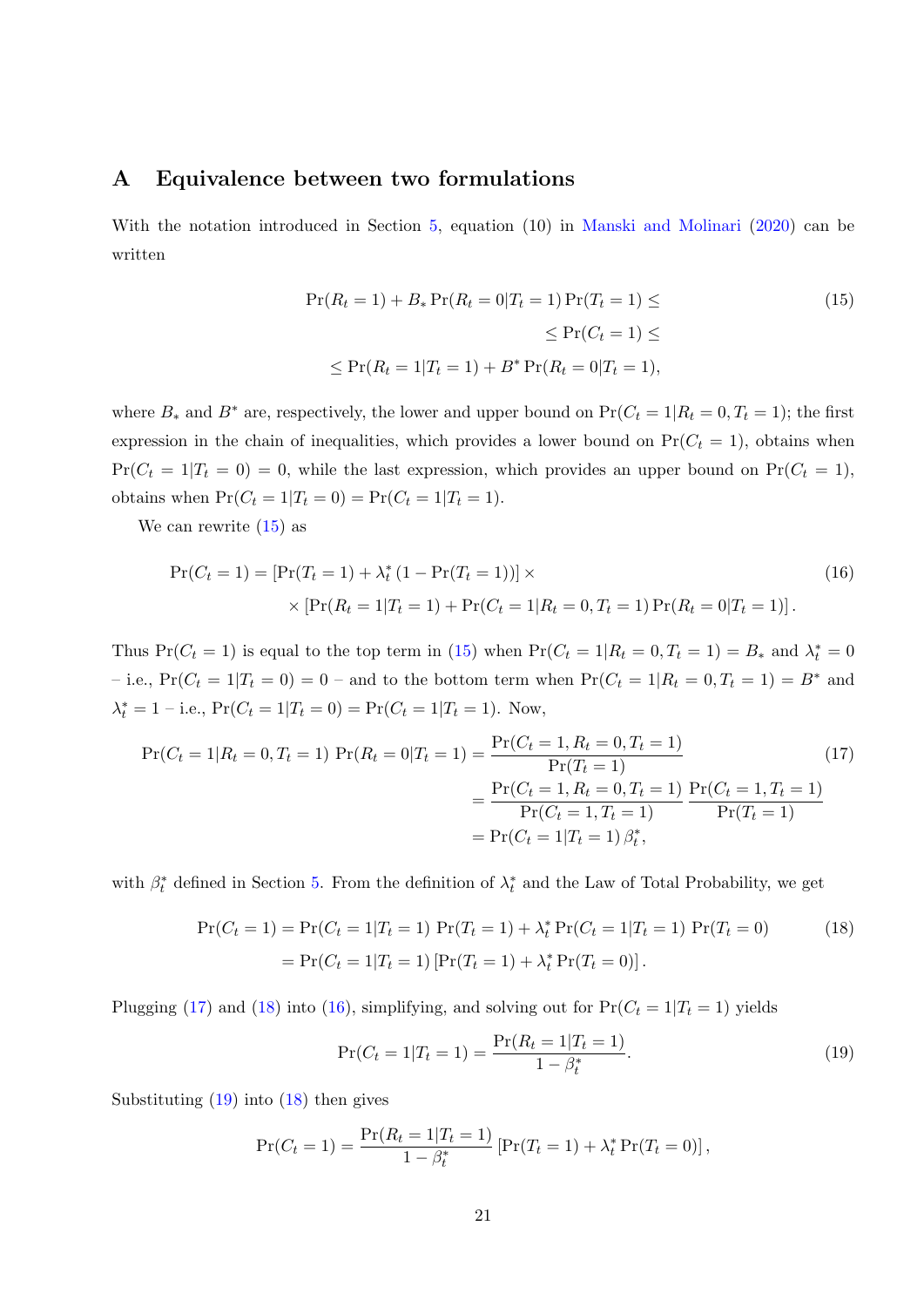which is equation  $(13)$  in the main text. Note also that, under the assumption of zero Type-I error probability,

$$
\Pr(C_t = 1 | R_t = 0, T_t = 1) = \frac{\beta_t^*}{\beta_t^* + \lambda_t^*}.
$$
\n(20)

Hence, the bounds on  $Pr(C_t = 1 | R_t = 0, T_t = 1)$  readily translate into bounds on  $\beta_t^*$ .

### B Decomposition under random sampling

Assume, as in Section 5, that (i) each person can be infected at most once, the infection lasts at most two periods, nobody dies because of it, and a fraction  $1 - \delta$  of the new infected recovers after one period while the remaining  $\delta$  after two periods; (ii) the sample of people tested in each period is random, drawn without replacement; and (iii) the virological test has zero probability of Type-I error and (constant) probability  $\beta > 0$  of Type-II error. Using the notation introduced in that section, we can break down the population in each period t into the following groups:<sup>13</sup>

- sampled in period t, currently infected, testing negative:  $n_t(F_t^* + \delta F_{t-1}^*)\beta/N$ ;
- sampled in period t, currently infected, testing positive:  $n_t(F_t^* + \delta F_{t-1}^*)(1 \beta)/N$ ;
- ∘ sampled in period t, newly infected in period  $t-1$ , currently recovered, testing negative:  $n_t(1−$ δ) $F_{t-1}^*/N;$
- $\circ$  sampled in period t, newly infected in period  $r < t 1$ , currently recovered, testing negative:  $n_t F_r^* / N;$
- ∘ sampled in period *t*, not yet infected, testing negative:  $n_t(N \sum_{i=1}^t F_i^*)/N$ ;
- ∘ sampled in period  $s < t$ , currently infected:  $n_s(F_t^* + \delta F_{t-1}^*)/N$ ;
- ∘ sampled in period  $s < t$ , newly infected in period  $t 1$ , currently recovered:  $n_s(1 \delta)F_{t-1}^*/N$ ;
- ∘ sampled in period  $s < t$ , newly infected in period  $r < t 1$ , currently recovered:  $n_s F^*_{r}/N$ ;
- sampled in period  $s < t$ , not yet infected:  $n_s(N \sum_{i=1}^t F_i^*)/N$ ;
- not previously sampled and currently infected:  $(N \sum_{i=1}^{t} n_i)(F_t^* + \delta F_{t-1}^*)/N$ ;
- ∘ not previously sampled, newly infected in period  $t-1$ , currently recovered:  $(N \sum_{i=1}^{t} n_i)(1$ δ) $F_{t-1}^*/N;$

∘ not previously sampled, newly infected in period  $r < t-1$ , currently recovered:  $(N-\sum_{i=1}^t n_i)F_r^*/N;$ 

<sup>&</sup>lt;sup>13</sup> Some of the items will only make sense for  $t > 1$  or  $t > 2$ .